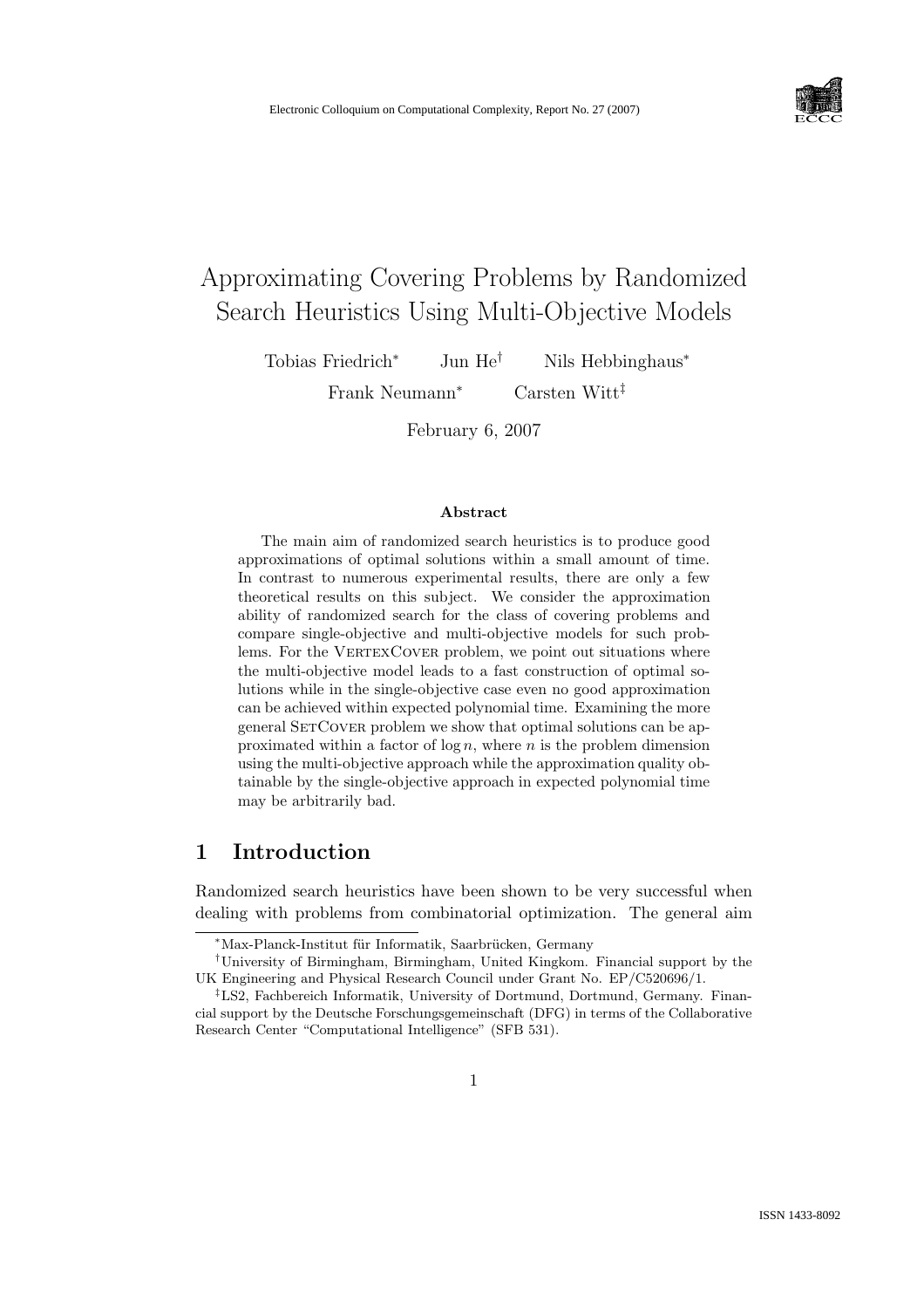of these heuristics is to produce within a small amount of time good approximations of optimal solutions. In contrast to their success reported in numerous experiments, there are only a few rigorous results on the approximation ability of randomized search heuristics [15]. Our aim is to study the following question. Is it possible that a multi-objective model of a singleobjective optimization problem leads to better approximations for NP-hard combinatorial optimization problems?

This question is inspired by a recent work of Neumann and Wegener [13], where they have shown that minimum spanning trees can be computed more easily in a multi-objective model than in a single-objective one. We follow this interesting new research direction by comparing single- and multi-objective models for an important class of NP-hard combinatorial optimization problems. Our investigations concern covering problems which appear in many important real world applications such as the design of boolean circuits or the construction of timetables.

Covering problems are from a natural point of view single-objective optimization problems and there is always one single optimal objective value that should be computed and for which a corresponding solution should be produced. In multi-objective optimization, there is usually a trade-off between optimizing different objectives. In this case, one is looking for a set of trade-offs such that improving one objective leads to a disadvantage with respect to at least one other objective. The set of these optimal objective vectors is called the Pareto front. The number of different trade-offs possible determines the population size of the multi-objective evolutionary algorithms (EAs). The population size of a multi-objective model for a single-objective problem is a crucial point when designing multi-objective models since an exponential population size may prevent the algorithm from being efficient. Multi-objective models for single-objective problems should include the single-objective problem itself as this is the task which has to be solved. Then the population size may slow down the optimization process compared with the single-objective one. Assuming that the population size is polynomially bounded, in the worst case the process is slowed down by a polynomial factor. In contrast to this, the multi-objective model admits to direct the search in a better way as shown in [13]. In particular multi-objective models may make randomized search heuristics behave in a greedily. Greedy algorithms play an important role in the classical design of algorithms [1]. Adding this ability to randomized search heuristics may lead to a significant improvement.

We compare simple randomized search heuristics for single-objective optimization with their multi-objective counterparts by rigorous runtime anal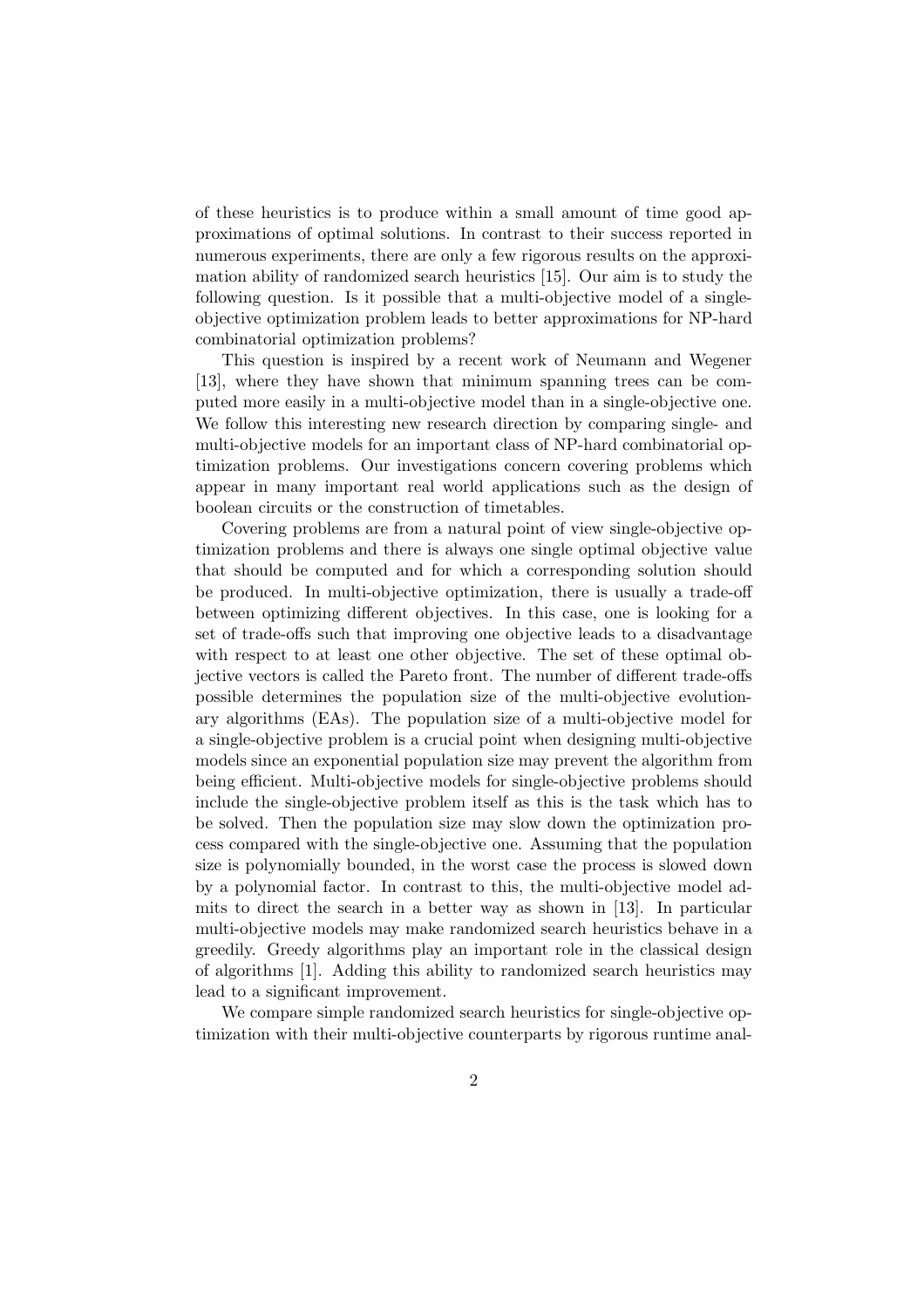yses. In the last years, a lot of progress has been made in analyzing simple evolutionary algorithms with respect their runtime behavior on artificial pseudo-boolean functions [3, 8] as well as some well-known combinatorial optimization problems [12, 13, 5, 15, 11]. Most of these results consider exact optimization while the main aim of general search heuristics is to obtain good approximations of optimal solutions in a small amount of time. Analyzing these algorithms with respect to approximability, we are interested in the worst-case approximation ratio that can be achieved within an expected polynomial number of steps.

As a special case of the more general SETCOVER problem we examine the computation of a minimum vertex cover in a given undirected graph. We present a multi-objective model whose set of different trade-offs is always linear in the number of vertices. This seems to be a comfortable situation for multi-objective EAs when dealing with single-objective problems. We do not expect the multi-objective EA to outperform the single-objective one in any case as it has to cope with a larger population size. First, we point out simple situations where this leads to a disadvantage for the multi-objective approach compared with the single-objective one. After that, we present situations for the single-objective case where there is a local optima with a large inferior neighborhood. These local optima can have values that are far from the global optimum. In particular, we present a class of instances where the single-objective model does not lead to an approximation factor better  $n^{1-\delta}$ , for each  $\delta$  with  $0 < \delta < 1$ , within an expected polynomial number of steps while the corresponding multi-objective EAs are even able to compute the Pareto front in a small amount of time. Afterwards we consider the more general SETCOVER problem which is hard to approximate within a multiplicative factor better than  $\log n$  [14]. For the single-objective approach, we show that the approximation ratio obtainable in expected polynomial time is unbounded. In contrast to this non-approximability result for the singleobjective approach, we point out that the multi-objective model leads to a factor  $O(\log n)$ -approximation for the SETCOVER problem which is best we can hope for under certain assumptions from complexity theory [14].

The outline of the paper is as follows. In Section 2 we introduce the algorithms that are the subject of our investigations. Section 3 compares the different approaches for the VERTEXCOVER problem. In Section 4 we show that the multi-objective approach leads to a factor  $O(\log n)$ -approximation for the SETCOVER problem while the approximation ratio achievable by the single-objective approach is unbounded. Finally, we finish with some conclusions.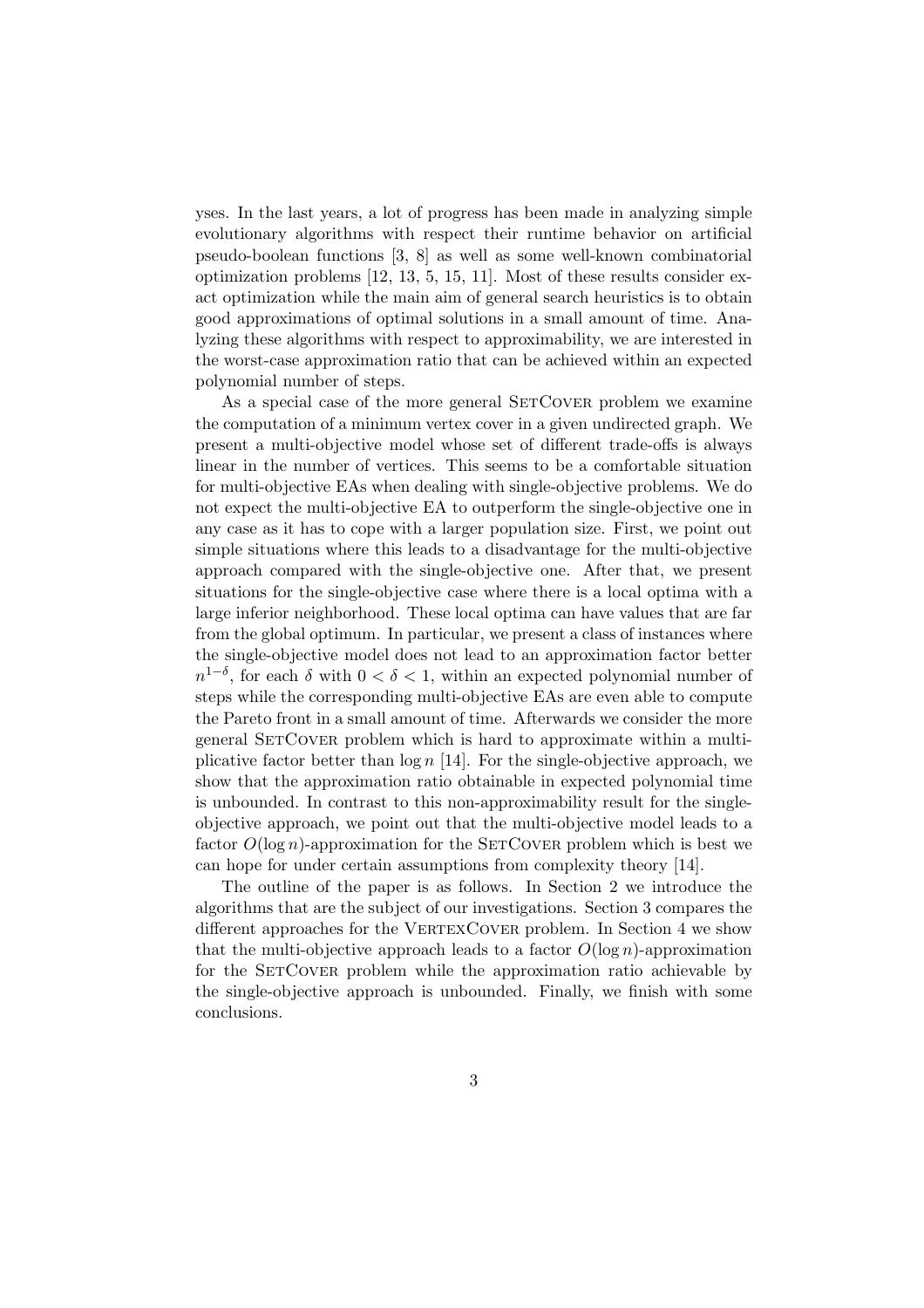## 2 Algorithms

We consider simple multi-objective evolutionary algorithms and compare them with their single-objective counterparts. The algorithm called SEMO (Simple Evolutionary Multi-objective Optimizer) has already been discussed for the optimization of pseudo-boolean functions [4, 9] and for different kinds of spanning tree problems [11, 13]. It starts by choosing a solution uniformly at random from the search space  $\{0,1\}^n$ . This individual is added to the population  $P$  and in each step an individual  $x$  is chosen uniformly at random from  $P$  to produce an offspring  $x'$ . This is done by flipping one random bit of  $x$ . The offspring is included in the population iff it is not dominated by any other search point of P. In the case of minimizing a multi-objective function  $f: \{0,1\}^n \to \mathbb{R}^k$ , a solution y dominates a solution x iff  $f(y) \le f(x)$  and  $f(y) \neq f(x)$ .  $f(y) \leq f(x)$  holds iff  $f_i(y) \leq f_i(x)$  for all  $i \in \{1, \ldots, k\}$ . This definition can easily be adjusted to multi-objective problems, where the aim is to maximize the value of some objectives.

### Algorithm 1. SEMO

- 1. Choose  $x \in \{0,1\}^n$  uniformly at random.
- 2. Determine  $f(x)$ .
- 3.  $P \leftarrow \{x\}.$
- 4. Repeat
	- Choose  $x \in P$  uniformly at random.
	- Create  $x'$  by flipping one randomly chosen bit of  $x$ .
	- Determine  $f(x')$ .
	- If  $x'$  is not dominated by any other search point in  $P$ , include x' into P and delete all other solutions  $z \in P$  with  $f(x') \leq f(z)$ from P.

Choosing a single-objective fitness function which should be optimized for SEMO, the algorithm equals the well-known single-objective randomized search heuristic called Randomized Local Search (RLS). As there is a total order on the search points in the single-objective case, RLS works at each time step with a single solution. We can describe RLS as follows.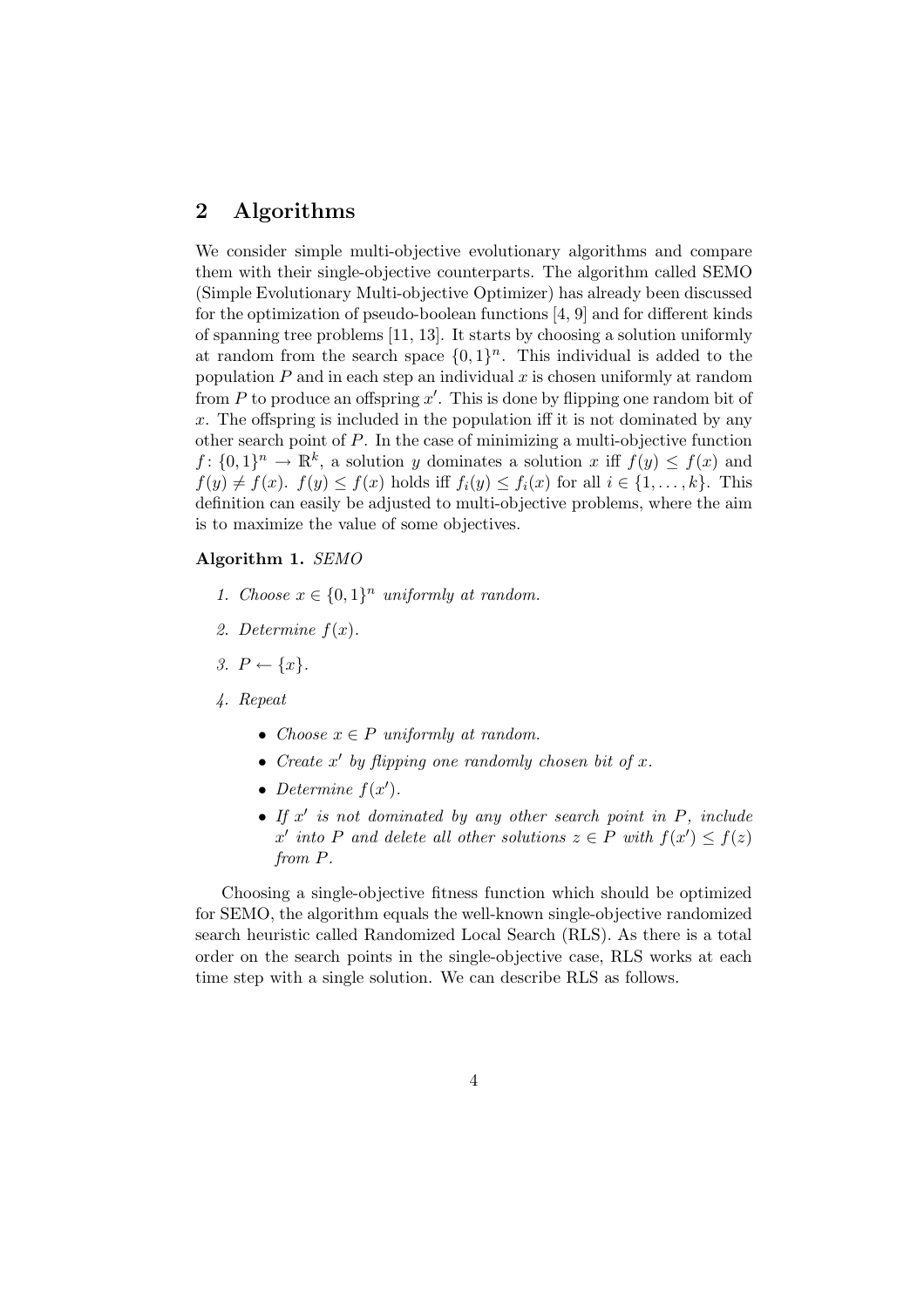Algorithm 2. Randomized Local Search (RLS)

- 1. Choose  $x \in \{0,1\}^n$  uniformly at random.
- 2. Repeat
	- Create  $x'$  by flipping one randomly chosen bit of  $x$ .
	- If  $f(x') \leq f(x)$ , set  $x := x'$ .

In most cases evolutionary algorithms have the ability to flip more than one bit in the mutation step. Often the following operator is used leading to more general algorithms.

Algorithm 3. General mutation operator

• Create x' by flipping each bit of x with probability  $1/n$ .

The (1+1) EA and the Global SEMO are the generalized counterparts of RLS and SEMO, respectively. They differ from Algorithms 1 and 2 above by using the more general mutation operator shown in Algorithm 3. There, each bit of the considered search point is flipped with probability  $1/n$ . Flipping more than one bit in each step allows the algorithm to leave local optima. Another property of this operator is that the probability of sampling an optimal solution is always positive. This implies that the algorithms  $(1+1)$  EA and Global SEMO converge to optimal solutions.

Our aim is to analyze the introduced algorithms by a rigorous runtime analysis until they have produced good solutions for the class of covering problems. The measure of interest is the number of constructed solutions until certain goals have been achieved. In the case of single-objective optimization, one is often interested in the expected number of constructed solutions until an optimal one has been obtained for the first time. In the context of multi-objective optimization, the expected optimization time equals the expected number of constructed solutions until the population contains for the first time a solution for each objective vector belonging to the Pareto front. Using multi-objective models for single-objective optimization problems, sometimes one might be only interested in one single solution. In this case it is enough to bound the number of constructed solutions until a single solution with a certain objective value has been obtained.

Most of our investigations consider the approximation ability of the proposed algorithms. The worst-case approximation ratio of an algorithm A for a given minimization problem R is defined as  $\max_{I \in R} \frac{A(I)}{OPT(I)}$  $\frac{A(I)}{\text{OPT}(I)}$  where  $A(I)$ denotes the value obtained by A when applied to an instance I of R and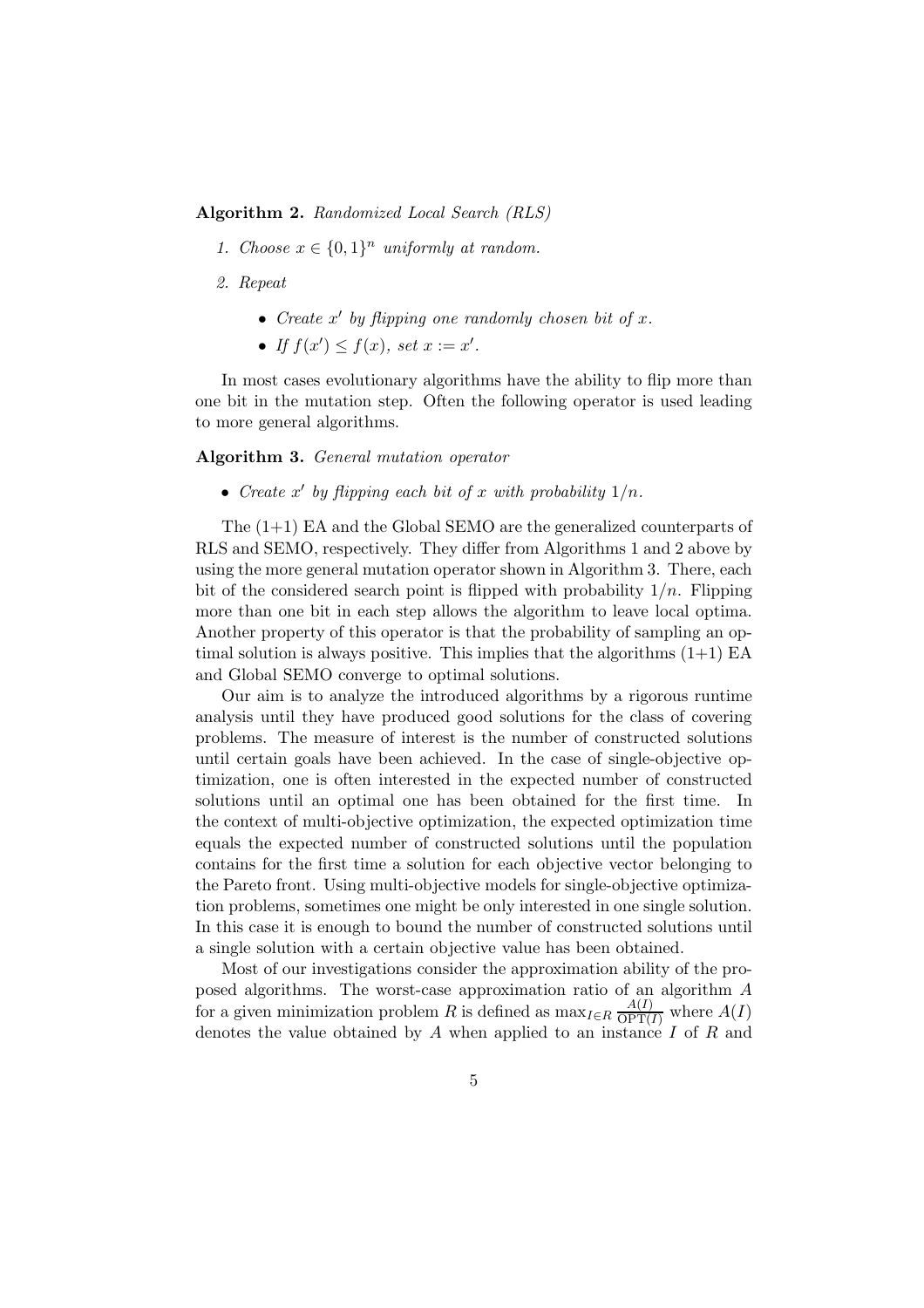$\text{OPT}(I)$  denotes the value of an optimal solution for the given instance. We are mainly interested in upper and lower bounds for the number of constructed solutions until a certain approximation ratio has been achieved by the introduced algorithms.

## 3 The VertexCover Problem

The VERTEXCOVER problem is one of the well-known NP-hard combinatorial optimization problem. Given an undirected graph  $G = (V, E)$  where  $|V| = n$  and  $|E| = m$  the aim is to find a subset  $V' \subseteq V$  of minimum cardinality such that for each  $e \in E$ ,  $e \cap V' \neq \emptyset$  holds. Many simple approximation algorithms achieve a worst-case approximation ratio of 2 (see e.g. [1]). For example such an approximation can be achieved in polynomial time by computing a maximum matching in the given graph and choosing for each edge of the matching the corresponding two vertices. Considering bipartite graphs the VERTEXCOVER problem can be solved in polynomial time using another correspondence between a maximum matching and a minimum vertex cover given by König's theorem (see e.g.  $[2]$ ). In this case the number of edges in a maximum matching equals the number of vertices in a minimum vertex cover.

Considering the algorithms of Section 2 for the VERTEXCOVER problem, each bit  $x_i$  of a solution x corresponds to a vertex  $v_i \in V$ . The vertex  $v_i$  is chosen in the current solution x if  $x<sub>i</sub> = 1$  and otherwise it is unchosen. We use the fitness function considered by He, Yao, and Li [7]. Denote by  $|x|_1$  and  $|x|_0$  the number of ones respectively of zeros in a bitstring x. The fitness of a search point x is given by  $f(x) = (u(x), |x|_1)$  where  $u(x)$  denotes the number of uncovered edges of the solution x. In the case of RLS and the  $(1+1)$  EA, the function should be minimized with respect to the lexicographic order. Hence, the first aim is to minimize the number of uncovered edges such that a vertex cover is obtained. Afterwards the aim is to produce a vertex cover by minimizing the number of ones under the condition that the solution is still a vertex cover. In the case of SEMO and Global SEMO both objectives should be optimized at the same time.

We compare RLS with SEMO and the  $(1+1)$  EA with Global SEMO by rigorous runtime analyses. He, Yao, and Li [7] have already examined a single objective EA on the fitness function proposed for the  $(1+1)$  EA. Their algorithm works with a larger population size and in addition with a crossover operator. They have shown that their algorithm finds a vertex cover in a number of  $O(n^2)$  generations. We show that the expected time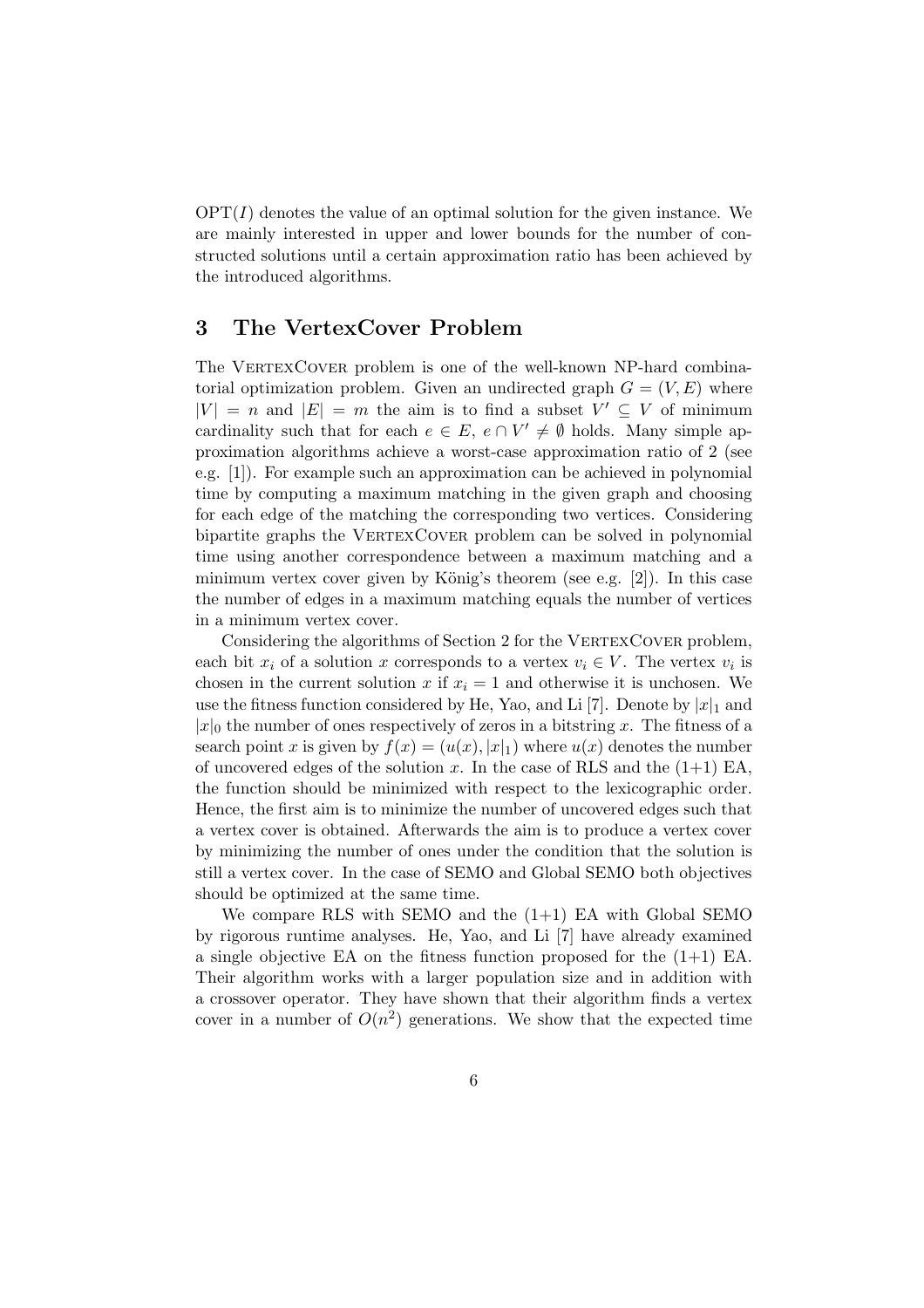until RLS and the (1+1) EA have produced a vertex cover is  $O(n \log n)$ . A similar proof can be found in [6]. In addition, we show that this bound is tight by presenting a worst case example. As there is always a constant probability, in the EA analyzed by He, Yao, and Li [7], to use only mutation the upper bound of  $O(n \log n)$  also holds in their scenario.

**Theorem 1.** The expected time until RLS and the  $(1+1)$  EA have produced a (not necessarily minimum) vertex cover is  $O(n \log n)$ 

*Proof.* We prove the theorem for the  $(1+1)$  EA using the method of the expected multiplicative weight decrease developed in [12]. As the proof only works with 1-bit flips and all 1-bit flips are equally likely, the result also holds for RLS. Choosing all vertices is certainly a vertex cover and each vertex which has not been chosen before and that is incident to an uncovered edge leads to an improvement with respect to the fitness function. Let  $k$  be the number of vertices that are incident to at least one uncovered edge. The number of uncovered edges is reduced from  $u(x)$  to 0 by these k accepted 1-bit flips. As the prior aim is to minimize the number of uncovered edges, there are no accepted steps increasing the number of uncovered edges. Nonaccepted 1-bit flips contribute a value of 0 to the reduction of the number of uncovered edges. We consider the expected decrease of an arbitrary 1-bit flip. Note that the probability of such steps is at least  $1/e$ . Choosing a 1-bit flip uniformly at random among all 1-bit flips, the expected number of uncovered edges after this step is at most  $(1 - 1/n) \cdot u(x)$  and after t steps this expected value is at most  $(1 - 1/n)^t \cdot u(x)$ . Choosing  $t^* = cn \log n$ , c an appropriate constant, this value is strictly less than  $1/2$ . As the number of uncovered edges is an integer, the probability of having obtained a vertex cover after  $t^*$  1-bit flips is at least  $1/2$  using Markov's inequality. This implies that the expected number of 1-bit flips to obtain a vertex cover is at most  $2t^* = O(n \log n)$ . The result follows as the probability of flipping a single bit in the next mutation step is at least  $1/e$  and the expected waiting time for this event is therefore upper bounded by  $e$ .  $\Box$ 

In the following we show that the given upper bound is best possible. In the case that RLS and the (1+1) EA have to flip  $\Theta(n)$  bits to obtain an optimal solution from an initial one, a lower bound of  $\Omega(n \log n)$  follows easily using the results of the Coupon Collectors theorem [10]. For the vertex cover problem we make this precise by considering the complete graph  $C = (V, E)$  on *n* vertices. Each subset of V containing exactly *n* – 1 vertices is a minimum vertex cover of C.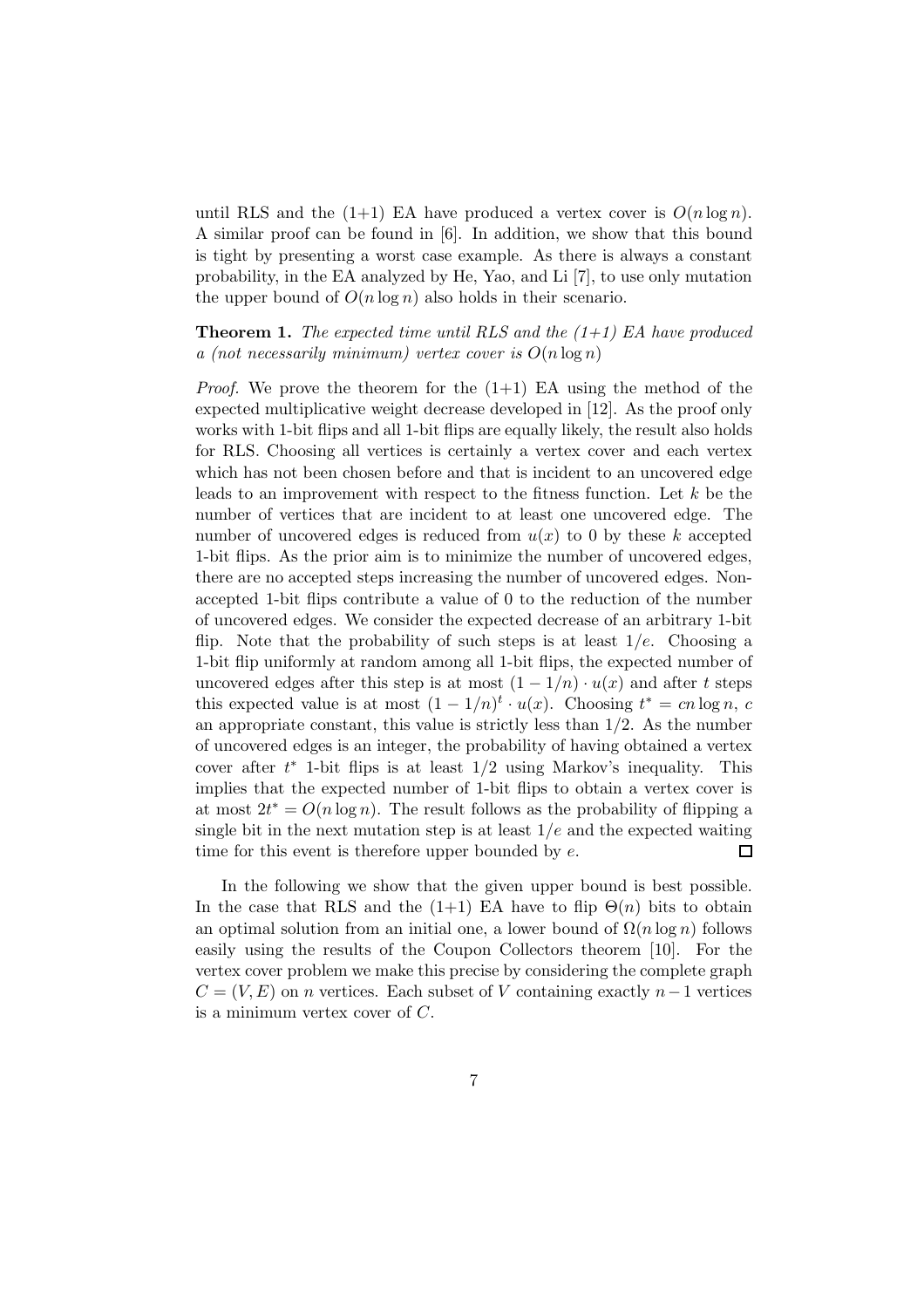**Theorem 2.** The expected time until RLS and the  $(1+1)$  EA has produced a (minimum) vertex cover of C is  $\Theta(n \log n)$ .

Proof. Due to Theorem 1, a vertex is produced after an expected number of  $O(n \log n)$  steps. This solution is either a minimum vertex cover (contains exactly  $n-1$  vertices) or a non optimal one (containing n vertices). In the second case, exactly one arbitrary bit has to flip. The expected waiting time for this event is at most e which shows the upper bound. For the lower bound, we use the following observation. In the initial solution at most  $\frac{2}{3} \cdot n$ vertices are chosen with high probability using Chernoff bounds [10]. As at least  $n-1$  vertices are contained in each vertex cover at least  $n/3-1$ bits have to flip. The probability of non flipping one of these  $n/3 - 1$  bits during  $cn \log n$  steps, c an appropriate constant, is bounded from below by a positive constant using the ideas of the coupon collector's theorem [3, 10], which completes the proof.  $\Box$ 

Global SEMO has to cope with a larger population size than the  $(1+1)$  EA. In particular situations, this can lead to a larger expected optimization time. In the case of the graph  $C$ , the number of vertices for each vertex cover is at least  $n-1$  and the (1+1) EA can easily produce such a cover by adding sequentially vertices to the currently best solution. In the case of Global SEMO, the set of possible trade-offs might be linear in the number of vertices and this can slow down the time to produce a vertex cover. We show that the expected time for Global SEMO to produce a vertex cover of  $C$  is significantly larger than the one shown for the  $(1+1)$  EA.

Theorem 3. The expected time until Global SEMO has produced a (minimum) vertex cover of C is  $\Theta(n^2 \log n)$ .

*Proof.* The population size is  $O(n)$  as there are  $n+1$  different values for the number of ones in a search point  $x$ . The upper bound follows by considering in each step the solution with the smallest number of uncovered edges in the population and using the ideas also used in the proof of Theorem 1. It remains to show the lower bound. The initial search point consists of at most  $\frac{2}{3} \cdot n$  vertices with high probability using Chernoff bounds [10]. Let  $a<sub>max</sub>$  denote the maximal number of vertices of one element in the current population. We consider the time where  $a_{\text{max}} \in \left[\frac{2}{3}\right]$  $\frac{2}{3}n, \frac{3}{4}n$  and show that from this time the population size is  $\Theta(n)$  with probability at least 1/2. The graph C has the following property for our multi-objective model. Each search point x with  $|x|_1 = k$ ,  $0 \le k \le n-1$  is Pareto optimal and its objective vector is  $f(x) = (k,(n-k)(n-k-1)/2)$  as the set of uncovered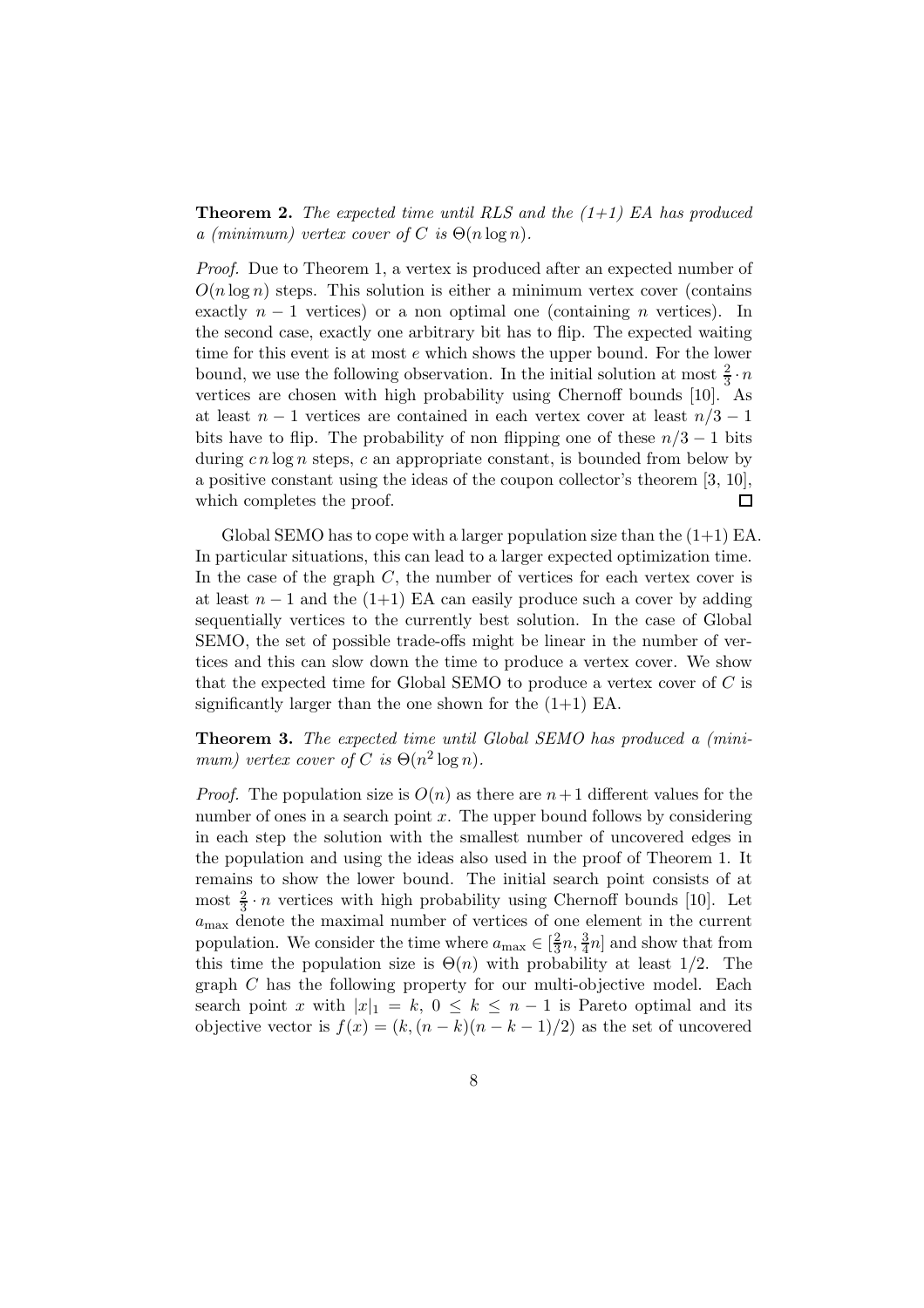edges consists of all edges between the unchosen vertices. Let us consider only steps that increase  $a_{\text{max}}$ . We show that the expected increase of  $a_{\text{max}}$ in all such steps in the phase  $a_{\text{max}} \in \left[\frac{2}{3}\right]$  $\frac{2}{3}n, \frac{3}{4}n]$  is bounded by 2. To obtain from a step that increases  $a_{\text{max}}$  by i a step that increases  $a_{\text{max}}$  by  $i + 1$  one of the remaining (at most  $\frac{1}{3} \cdot n$ ) zeros has to be flipped. The probability for this extra flip is at most  $\frac{n}{3}/n = \frac{1}{3}$ . Thus, the expected increase of  $a_{\text{max}}$  in such steps is at most 2 (geometric series). Therefore, the average increase of  $a_{\text{max}}$  in the phase  $a_{\text{max}} \in \left[\frac{2}{3}\right]$  $\frac{2}{3}n, \frac{3}{4}n]$  is larger than 4 with probability less than  $1/2$ . It follows that with probability at least  $1/2$  the population size is  $\Theta(n)$  when having obtained for the first time a solution with at least  $\frac{3}{4} \cdot n$ vertices. With high probability  $a_{\text{max}}$  is less than or equal to  $n - 2n^{1/4}$  at this time. In other words, we can assume that there are at least  $2n^{1/4}$  zeros left in every element of the current population of size  $\Theta(n)$ .

Let  $x$  be the solution in the population with the largest number of ones. Steps leading to a solution z with  $|z|_1 > |x|_1$  are essential to obtain a vertex cover as in each vertex cover of C the number of ones is at least  $n-1$ . Let  $r = |x|_0$  and consider the time to reduce r from  $n^{1/4}$  to 1. The probability to produce from a solution y with  $|y|_0 > r + n^{1/4}$  an improving z is upper bounded by  $e^{n^{1/4}}$  and therefore such an event does not happen within a polynomial number of steps with probability close to 1. We call a step a k-step iff it creates a solution z with  $|z|_1 > |x|_1$  by flipping k 0-bits. The probability to flip  $k$  0-bits in a single mutation step of a solution  $y$ with  $|y|_0 \leq r + n^{1/4}$  is upper bounded by  $\left(\frac{r+n^{1/4}}{n}\right)$  $\left(n^{1/4}\right)^k = O(n^{-3k/4})$  and the probability to do this for a specific solution y with  $r \le |y|_0 \le r + n^{1/4}$  is  $O(n^{-1-3k/4})$  as the population size is  $\Theta(n)$ . Hence, for  $k \geq 2$  this does not happen within  $\Theta(n^2 \log n)$  steps with probability  $1 - o(1)$  using Markov's inequality. This implies that with probability  $1 - o(1)$  a solution z with  $|z|_1 > |x|_1$  can only be produced by mutating x. The expected time to reduce the value r of zeros to  $r-1$  zeros by 1-steps under the condition that x has been chosen for mutation is  $\frac{n}{r}$ . Thus, the expected time to reduce the value r from  $n^{1/4}$  to 1 is of order

$$
\Theta(n) \sum_{r=2}^{n^{1/4}} \left(\frac{r}{n}\right)^{-1} = \Theta(n^2 \log n).
$$

This proves an expected time  $\Omega(n^2 \log n)$  to find a vertex cover of C.  $\Box$ 

We have shown by a rigorous runtime analysis that there are cases where the population size of Global SEMO slows down the optimization process.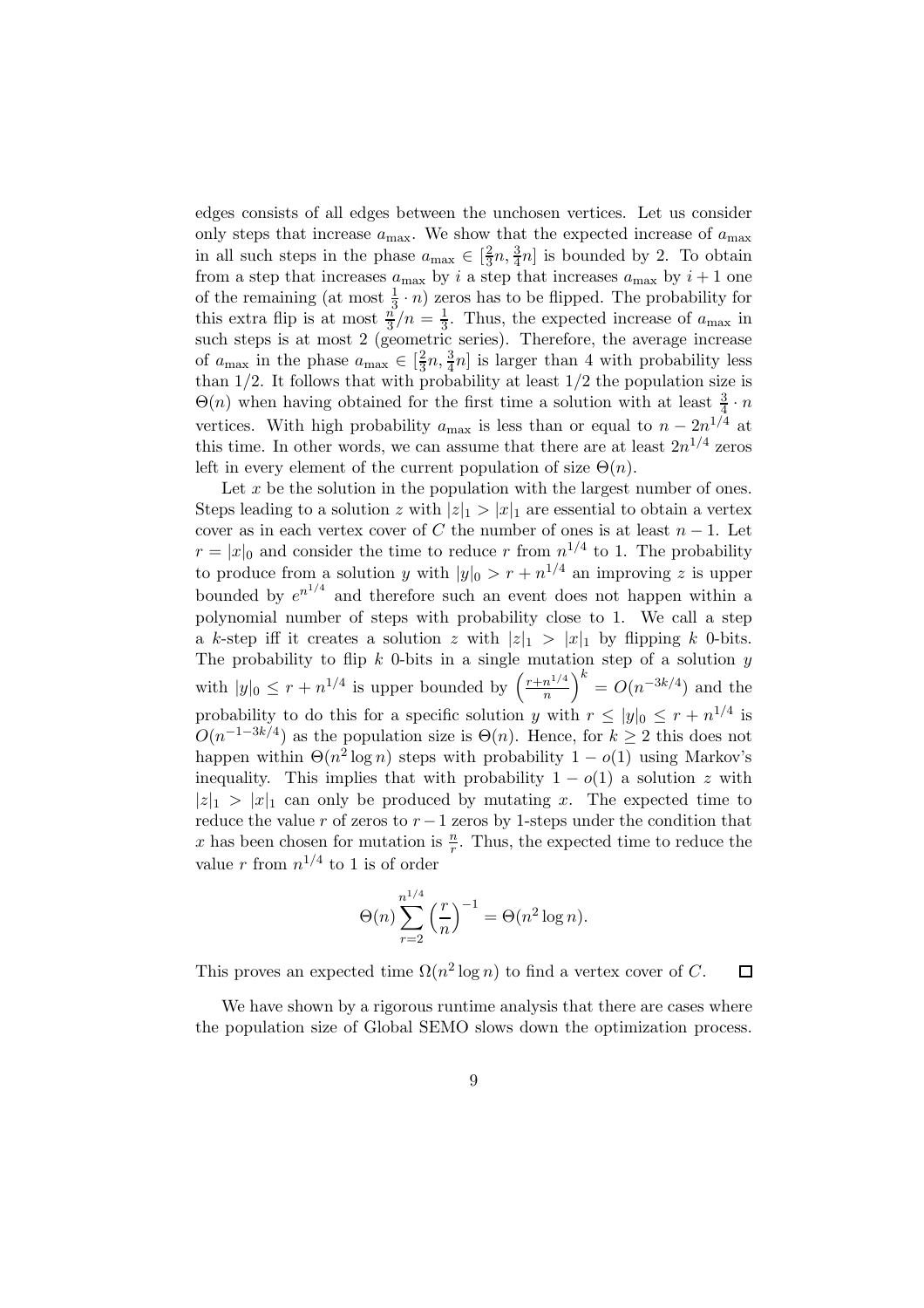

Figure 1: The considered complete bipartite graph  $B = (V, E)$  for  $n = 9$ and  $\varepsilon = \frac{1}{3}$  $\frac{1}{3}$ .

Considering dense graphs that have  $\delta n^2$  edges,  $\delta > 1/4$ , the initial solution of both algorithms does not represent a vertex cover and  $\Theta(n)$  vertices have to be chosen to obtain such a solution.

In the following, we want to point out a situation where the multiobjective approach is superior. Consider a complete bipartite graph  $B =$  $(V, E)$ , where  $V = V_1 \cup V_2$  consists of two sets of non equal size and the edge set  $E = \{ \{v_i, v_j\} \mid v_i \in V_1 \land v_j \in V_2 \}$  consists of all edges that connect these two sets. W.l.o.g. we assume  $|V_1|$  <  $|V_2|$ . A minimum vertex cover is the set  $V_1$  but both algorithms have a chance to determine the set  $V_2$  as vertex cover. We consider the case  $|V_1| = \varepsilon n$  and  $|V_2| = (1 - \varepsilon)n$ ,  $\varepsilon$  < 1/2 and not necessarily constant. The usual aim of randomized search heuristics is to produce near optimal solutions. In the following we point out that the single-objective approach does not admit a good approximation of an optimal solution for the graph  $B$  while the multi-objective one leads a polynomial expected optimization time. If RLS has chosen all vertices of  $V_2$  but some vertices of  $V_1$  are missing, the algorithm can not produce an approximation better than a factor  $\frac{(1-\varepsilon)}{\varepsilon}$ .

On the graph  $B$  the expected optimization time of RLS is infinite as the next theorem shows.

**Theorem 4.** With probability  $\varepsilon$ , RLS cannot obtain an approximation better than a factor  $(1 - \varepsilon)/\varepsilon$  for B within a finite number of steps. In particular, the expected time to produce an approximation better than a factor  $(1-\varepsilon)/\varepsilon$ on B is infinite.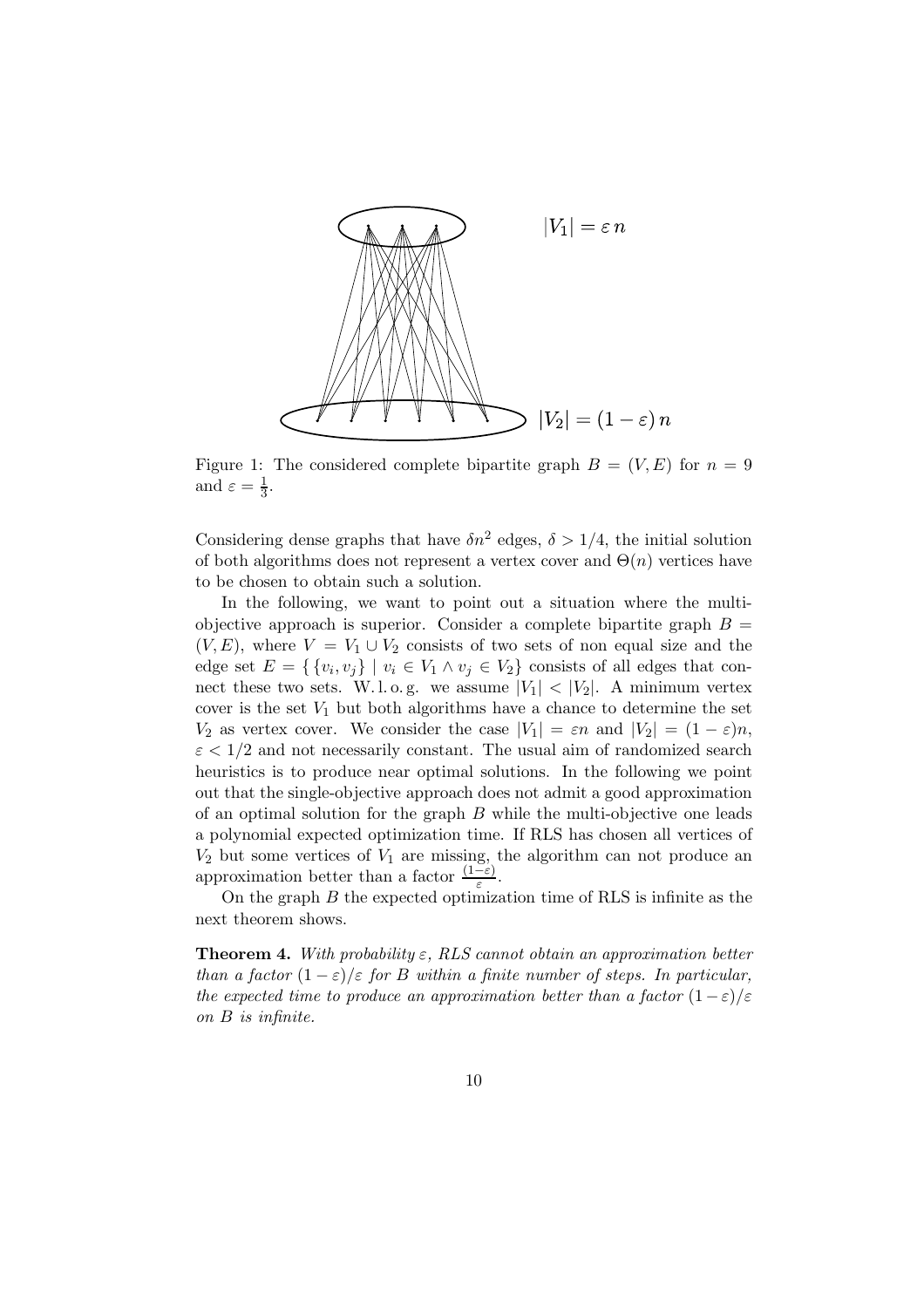For the proof of Theorem 4 we will use the following lemma which may be of independent interest.

Lemma 1. A bin contains k red and l blue balls. We take out the balls at random from the bin without replacement until there is either no red or no blue ball left. With probability  $\frac{k}{l+k}$  there is no blue ball left, and with probability  $\frac{l}{l+k}$  there is no red ball left.

Proof. Let us modify the model a little bit. Instead of taking out the balls until there is either no red or no blue ball left, we take out the balls at random from the bin without replacement until there is no ball left in the bin. The color of the last ball taken out of the bin clearly determines the ball color firstly removed from the bin. Since every of the  $\binom{l+k}{k}$  $\binom{+k}{k}$  orders of taking out all balls is equally likely and there are  $\binom{l+k-1}{k}$  $\binom{k-1}{k}$  orders in which the last ball taken out is blue, the probability that the last ball is blue is

$$
\tbinom{l+k-1}{k}/\tbinom{l+k}{k}=\tfrac{(l+k-1)!l!k!}{k!(l-1)!(l+k)!}=\tfrac{l}{l+k}
$$

and the lemma is proved.

Using this lemma we are now able to prove Theorem 4.

*Proof of Theorem 4.* In the phase until the larger or the smaller vertex set are chosen completely by RLS, only steps that increase the number of vertices are accepted. This is because a reduction of the number of vertices in this phase reduces also the number of covered edges and thus the fitness value. Moreover, if the larger vertex set is the vertex set that is first determined completely by RLS, there is no chance for RLS to determine the the optimal solution, since henceforward only steps that reduce the number of vertices in the larger vertex set are accepted. In this situation the optimization time is infinite. Therefore, we have to prove that this happens with positive probability.

For this purpose, we like to apply Lemma 1. But this is not possible in a direct way because of the initialisation phase in RLS. To overcome this obstacle, we model the initialization phase in the following way. Instead of choosing every vertex with probability 1/2, we choose a  $k \in \{0, 1, \ldots, n\}$ following the binomial distribution  $B(n, 1/2)$ . In other words, we choose k with probability  $\binom{n}{k}$  $\binom{n}{k}$  $\left(\frac{1}{2}\right)$  $\frac{1}{2}$ <sup>n</sup>. Afterwards, we choose successively k of the n vertices without repetition. To justify this model, we have to show that the number of chosen vertices in this model has the same probability distribution as in the real model of the initialisation phase and that each vertex is chosen

 $\Box$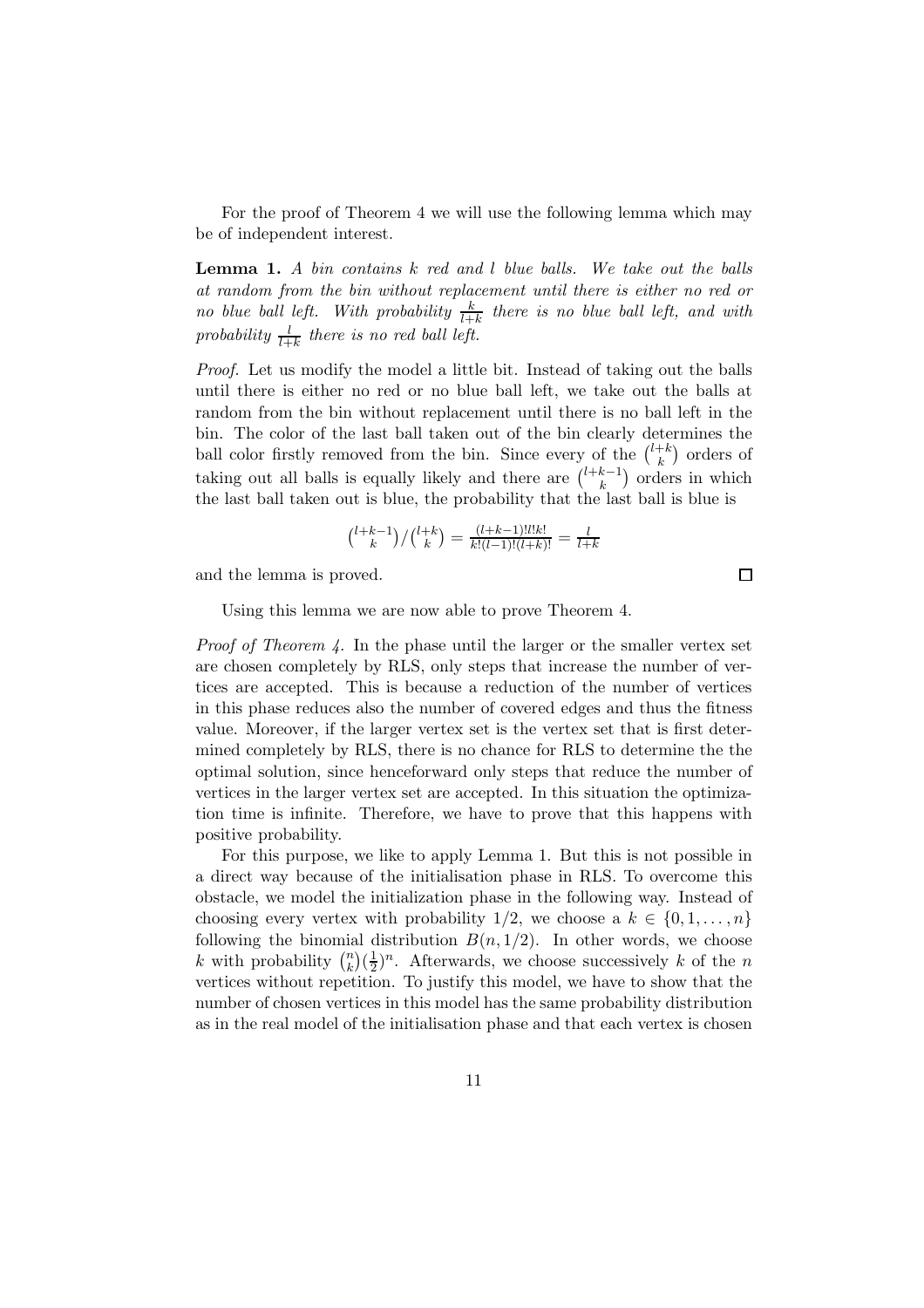with probability  $1/2$  in this model. The probability that we choose exactly k balls in the new model is given as  $\binom{n}{k}$  $\binom{n}{k}$  ( $\frac{1}{2}$  $(\frac{1}{2})^n$ . And the probability for every vertex to be chosen as one of the k balls is clearly  $\frac{k}{n}$ . Thus, the probability for each ball to be chosen in the new model is

$$
\sum_{k=0}^{n} \frac{k}{n} {n \choose k} (\frac{1}{2})^n = \sum_{k=1}^{n} \frac{k}{n} {n \choose k} (\frac{1}{2})^n = \sum_{k=1}^{n} \frac{k}{n} {n-1 \choose k-1} (\frac{1}{2})^n
$$

$$
= \frac{1}{2} \sum_{k=0}^{n-1} \frac{k}{n} {n-1 \choose k} (\frac{1}{2})^{n-1} = \frac{1}{2}.
$$

Hence, we have justified this model, and we can assume that, starting with the empty subgraph, all vertices are chosen successively with equal probability. We can apply Lemma 1. (Instead of taking out a ball, we choose a vertex that was not chosen so far.) Therefore, the probability that the larger set of vertices is the first set that is completely chosen by RLS is  $\varepsilon$ . This proves the theorem.  $\Box$ 

Theorem 4 shows that the approximability of RLS for the vertex cover problem can be arbitrarily bad. Choosing, e.g.,  $\varepsilon = 1/n$ , leads to a graph where  $V_1$  consists of one single vertex. In this case RLS does not obtain an approximation better than a factor of  $n-1$  with probability  $1/n$ . Note that an approximation of almost that quality can be obtained for an arbitrary graph by choosing all vertices of the given input.

After having obtained the vertex set  $V_2$  and discarding the set  $V_1$ , the  $(1+1)$  EA can not obtain a better approximation ratio than  $(1-\varepsilon)/\varepsilon$  without flipping at least  $\varepsilon n$  bits. If  $\varepsilon$  is not too small, the (1+1) EA can only leave this local optimum in the next mutation step with a probability that is exponentially small. Therefore, the expected optimization time under the condition that such a solution has been produced before having obtained the optimal solution is exponential. The following theorem shows that this can lead to almost arbitrarily bad approximation ratios of roughly  $n^{1-\delta}$ ,  $\delta > 0$ a constant.

**Theorem 5.** Let  $\delta > 0$  be a constant and  $n^{\delta-1} \leq \varepsilon < 1/2$ . The expected optimization time of the (1+1) EA on B (with  $|V_1| = \varepsilon n$  and  $|V_2| = (1-\varepsilon)n$ ) is exponential. In particular, the expected time to produce an approximation better than a factor  $(1 - \varepsilon)/\varepsilon$  is exponential.

*Proof.* We investigate a run of two phases. In the first phase we examine the probability that a vertex cover including all vertices of  $V_2$  with at least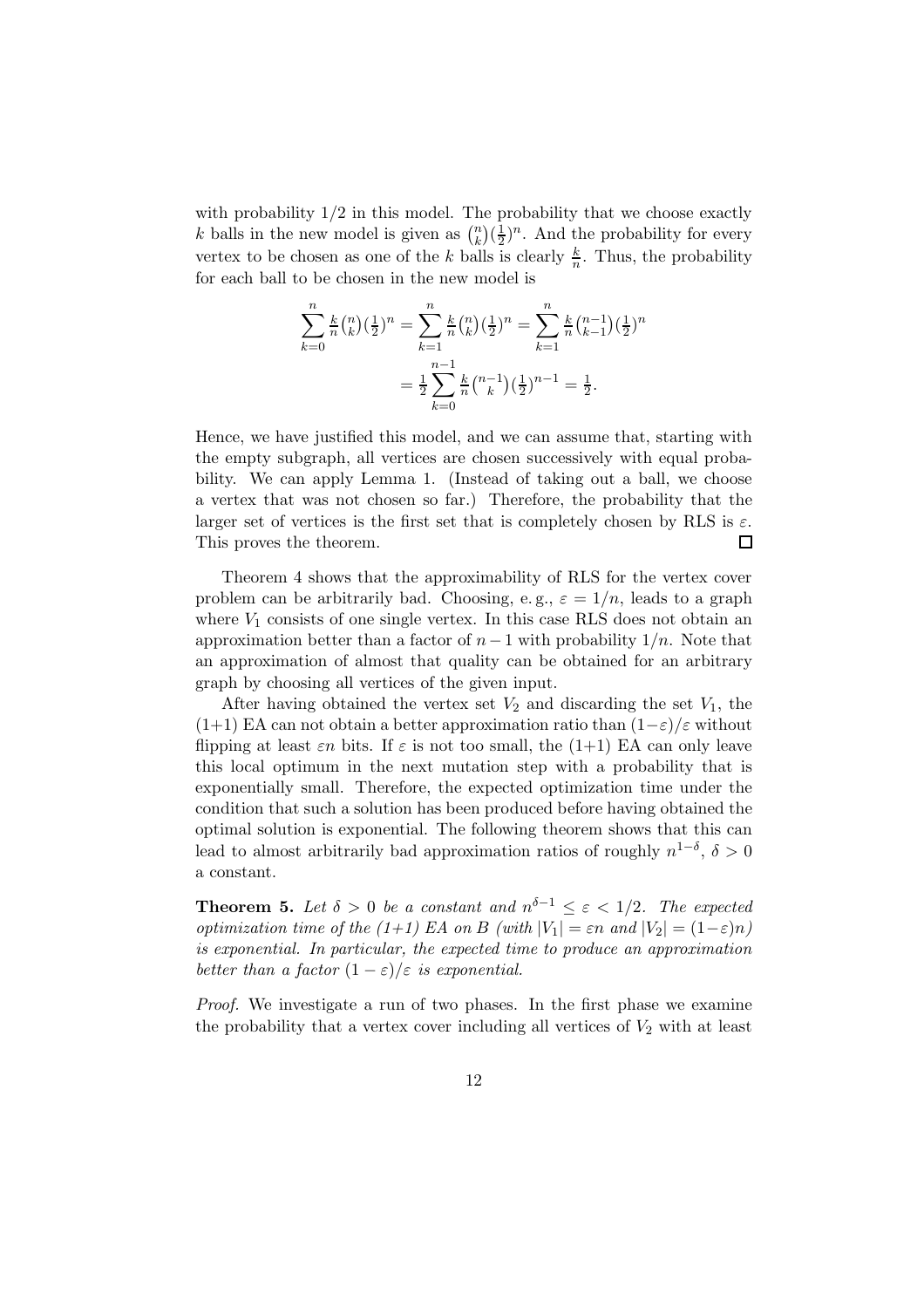one vertex missing in  $V_1$  is constructed. In the second phase give a lower bound for the probability that a local optimum is obtained by removing all vertices of  $V_1$ . This local optimum can only be left by including all vertices of  $V_1$  and removing at least  $\varepsilon n$  vertices of  $V_2$ .

The first phase consists of  $12en \ln n$  mutation steps. First we prove that the  $(1+1)$  EA obtains a vertex cover within this phase with probability at least  $1/4$ . We restrict ourselves to the effect of 1–bit flips of vertices in  $V_2$ . The probability for a 1–bit flip of a vertex in  $V_2$  is  $\frac{(1-\varepsilon)n}{n}(1-\frac{1}{n})$  $\frac{1}{n})^{n-1} \geq \frac{(1-\varepsilon)}{e}$  $\frac{-\varepsilon)}{e}$ . Thus, the average waiting time for such a mutation step is at most  $\frac{e}{(1-\varepsilon)}$ and with probability at least  $1/2$  there are in k steps of the  $(1+1)$  EA at least  $\frac{k(1-\varepsilon)}{2e}$  1–bit flips in  $V_2$  by Markov's inequality. Moreover, there are  $(1 - \varepsilon)n$  of such 1–bit flips concerning  $V_2$  (one for each vertex). We apply the method of expected multiplicative weight decrease in a more precise way than in Theorem 1. Let  $N$  be the current number of uncovered edges. All 1–bit flips adding a vertex of  $V_2$  are accepted and the total weight decrease of these steps is  $N$ . 1–bit flips removing vertices of  $V_2$  contribute a weight decrease of 0. Thus, flipping a single 0-bit of  $V_2$  decreases the number of uncovered edges edges by an expected factor of  $1 - \frac{1}{(1-\varepsilon)n} \leq (1-\frac{1}{n})$ . Taking into account that the number of uncovered edges is at most  $\varepsilon n(1-\varepsilon)n \leq n^2$ , the expected number of uncovered edges after  $k$  1–bit flips in  $V_2$  is at most  $(1 - \frac{1}{n})$  $\frac{1}{n}$ <sup>k</sup> ·  $n^2$ . Considering a phase of 12*en* ln *n* steps the expected number of uncovered edges after this phase is strictly less than  $1/2$ . Hence, by Markov's inequality, a cover is produced with probability at least  $\frac{1}{2}$  $\frac{1}{2} = \frac{1}{4}$  in this phase.

Now we prove a lower bound on the probability that after  $12en \ln n$  steps of the  $(1+1)$  EA at least one vertex of  $V_1$  has not been chosen. Since all our considerations up to now concerned only vertices in  $V_2$  and all our considerations from now on are concerned only with vertices in  $V_1$ , these two events are independent, and we can later on easily estimate the probability that both events occur simultaneously. This is exactly the case if the  $(1+1)$  EA completely discovers  $V_2$  before completely discovering  $V_1$ . By Chernoff bounds, there are with probability  $1 - 2^{-\Omega(\varepsilon n)} = 1 - 2^{-\Omega(n^{\delta})}$  at least  $|V_1|/3 = \varepsilon n/3 \ge n^{\delta}/3$  unchosen vertices in  $V_1$  in the initial solution. The probability that after  $12en \ln n$  mutation steps of the  $(1+1)$  EA a single vertex is chosen at least once is  $1 - (1 - \frac{1}{n})^{12en \ln n}$ . Thus, the probability that at least one of the initially not chosen vertices of  $V_1$  is not chosen after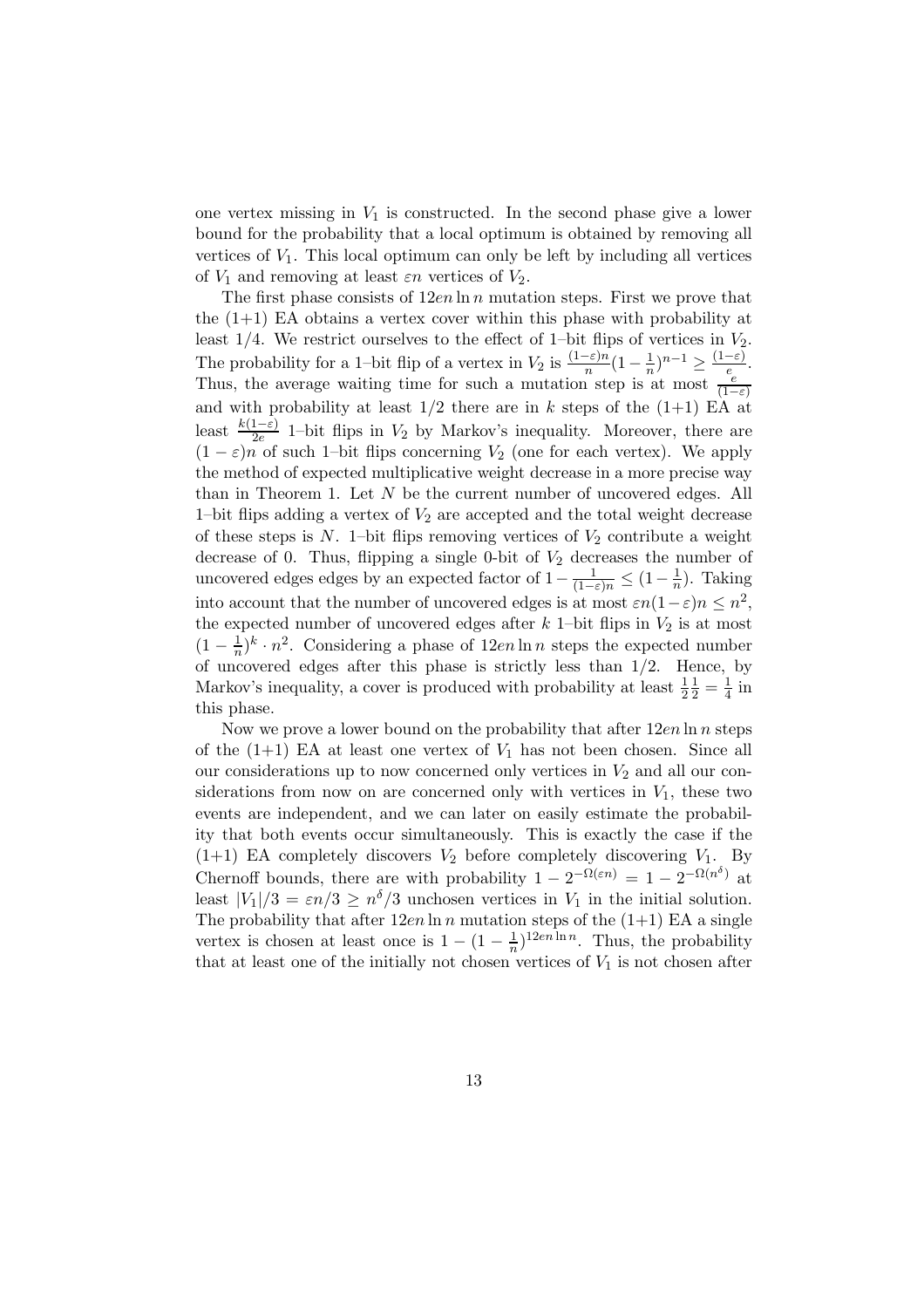$12en \ln n$  mutation steps of the  $(1+1)$  EA is

$$
1 - \left(1 - \left(1 - \frac{1}{n}\right)^{12e n \ln n}\right)^{\frac{n^{\delta}}{3}} \ge \frac{n^{\delta - 13e}}{6}.
$$

Altogether, the probability that the  $(1+1)$  EA chooses all vertices of  $V_2$ before choosing all vertices of  $V_1$  is bounded from below by  $\frac{n^{\delta-13e}}{24}$ . Hence, the probability is as wanted at least bounded by an inverse polynomial.

We consider a second phase of  $n^{3/2}$  mutation steps and show that all vertices of  $V_1$  are removed with probability at least  $1/15$ . Let us assume that we start this phase with all vertices of  $V_2$  and all but one vertex of  $V_1$ in the current solution. This is the worst case for our analysis. In this phase (all vertices of  $V_2$  and some vertices of  $V_1$  chosen) the only mutation steps accepted by the  $(1+1)$  EA are the following. Either all missing vertices of  $V_1$ are chosen and at least as many vertices of  $V_2$  are removed, or all vertices of  $V_2$  are kept and the number of vertices in  $V_1$  is decreased (or stays the same by adding and removing some vertices). The former mutation step has a probability of at most  $n^{-k}$ , where k denotes the current number of missing vertices in  $V_1$ . For the latter kind of mutation steps we restrict ourselves to 1–bit flips reducing the number of vertices in  $V_1$ . The probability for such a mutation step is at least  $\frac{\varepsilon n-k}{en} \geq \frac{1}{er}$  $\frac{1}{en}$ . For our calculations we take only those two kind of mutation steps into account, the "good event" with probability at least  $\frac{\varepsilon n - k}{en}$  and the "bad event" with probability at most  $n^{-k}$ , since all other accepted mutation steps reduce or preserve the number of vertices in  $V_1$ . The probability that the "good event" occurs before the "bad event" is at least  $\frac{1}{en}$ / $(\frac{1}{en} + n^{-k}) = 1 - \frac{e}{n^{k-1}+e}$ . Thus, the probability that the vertices of  $V_1$  were all removed by the  $(1+1)$  EA before the "bad event" occurs is at least

$$
\prod_{k=1}^{\varepsilon n-1} (1 - \frac{e}{n^{k-1} + e}) \ge \frac{1}{1+e} (1 - \frac{e}{n})^{\frac{n-1}{2}} \ge \frac{e^{-e/2}}{1+e} > \frac{1}{15}.
$$

The expected waiting time for removing all vertices of  $V_1$  by the  $(1+1)$  EA is  $O(n \log n)$  and therefore all vertices of  $V_1$  are removed within  $n^{3/2}$  steps with probability  $1 - o(1)$  using Markov's inequality (always assuming that the "bad event" does not occur during this phase). Hence, the probability that the  $(1+1)$  EA determines the local minimum  $V_2$  as vertex cover is at least  $\frac{n^{\delta-13e}}{360}$ . But if the current solution is  $V_2$ , every accepted mutation step has to add all the vertices of  $V_1$  (and remove at least  $|V_1|$  vertices of  $V_2$ ). This occurs with probability at most  $n^{-\varepsilon n} = n^{-\Omega(n^{\delta})}$ . Thus, the expected time until an approximation better than a factor  $(1 - \varepsilon)/\varepsilon$  is determined is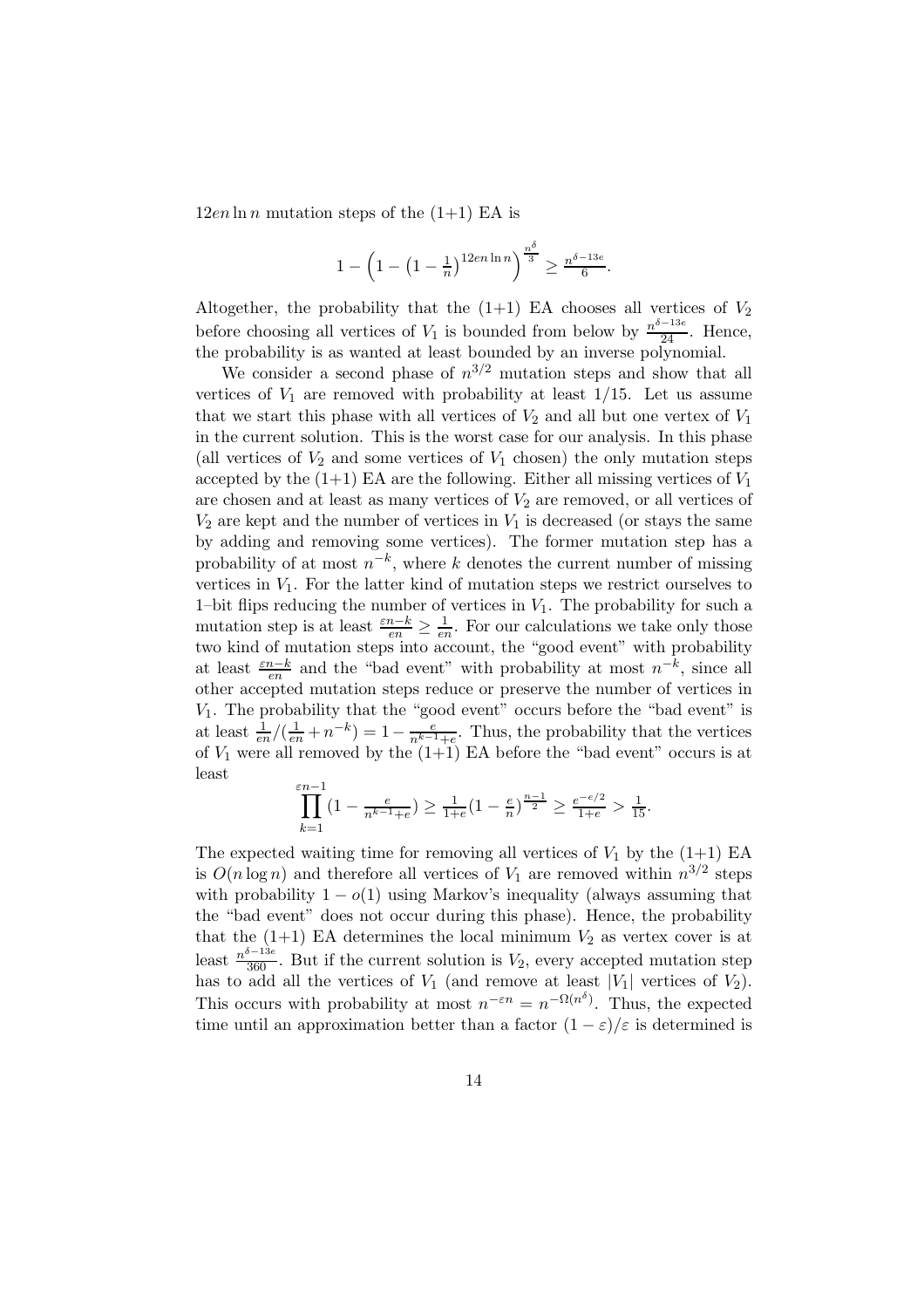at least

$$
\frac{n^{\delta-13e}}{360}n^{\Omega(n^{\delta})} = n^{\Omega(n^{\delta})}.
$$

This proves the theorem.

In contrast to RLS and the  $(1+1)$  EA, SEMO and Global SEMO have the ability to overcome this obstacle. The main reason for that is that the multi-objective model makes the algorithm behave in a greedy way. Note that each vertex of  $V_1$  is incident to  $(1 - \varepsilon)n$  edges while each vertex of  $V_2$  is incident to  $\varepsilon n$  edges. A greedy algorithm that starts with the empty vertex set and adds in each step a vertex which covers a largest number of up to now uncovered edges ends up with  $V_1$  and produces therefore an optimal solution. It is well-known that many covering problems have worst case approximation ratio  $\log n$  using algorithms of that kind.

Theorem 6. The expected optimization time of SEMO and Global SEMO on B is  $O(n^2 \log n)$ .

*Proof.* We prove the theorem for Global SEMO. All subsets of  $V_1$  are Pareto optimal. The objective vector of a subset  $V' \subseteq V_1$  with  $|V'| = k$  is  $(m$  $k(1 - \varepsilon) n, k$ . The Pareto front contains of  $|V_1| + 1 = \varepsilon n + 1$  objective vectors  $(m, 0)$ ,  $(m - (1 - \varepsilon) n, 1)$ ,  $(m - 2(1 - \varepsilon) n, 2)$ , ...,  $(0, \varepsilon n)$ , where  $m = \varepsilon (1 - \varepsilon) n^2$ . The population size is bounded by  $O(n)$  as a population will never contain two individuals with equal number of vertices.

First, we determine the time till the Pareto optimal searchpoint  $(m, 0)$ is found. Since it is the only one with  $|x|_1 = 0$ , it is never removed from the population again. One possibility for Global SEMO to get "closer" to  $(m, 0)$  is to select the individual with the smallest  $|x|_1$ -value from the current population and mutate it such that the  $|x|_1$ -value decreases. By the Coupon Collector's theorem [10] this shows that  $(m, 0)$  is included in the population after  $O(n^2 \log n)$  steps with high probability since the population size is bounded by  $O(n)$ .

We now bound the time to discover the whole Pareto set after  $(m, 0)$  is found. Since the probability of flipping a single bit in one step is at least  $1/e$ , the probability to get from one Pareto optimal solution  $(m - k(1 \varepsilon$ ) n, k) to the "next" Pareto optimal solution  $(m - (k+1) (1 - \varepsilon) n, k+1)$  is  $(\varepsilon n - k)/(e n)$ . Using again the linear size of the population, the expected number of steps to gain the whole Pareto front is at most  $\sum (e n^2) / (\varepsilon n - k) =$  $O(n^2 \log n)$ , which completes the proof. As only 1-bit flips are used in the proof, the result also holds for SEMO. 囗

15

 $\Box$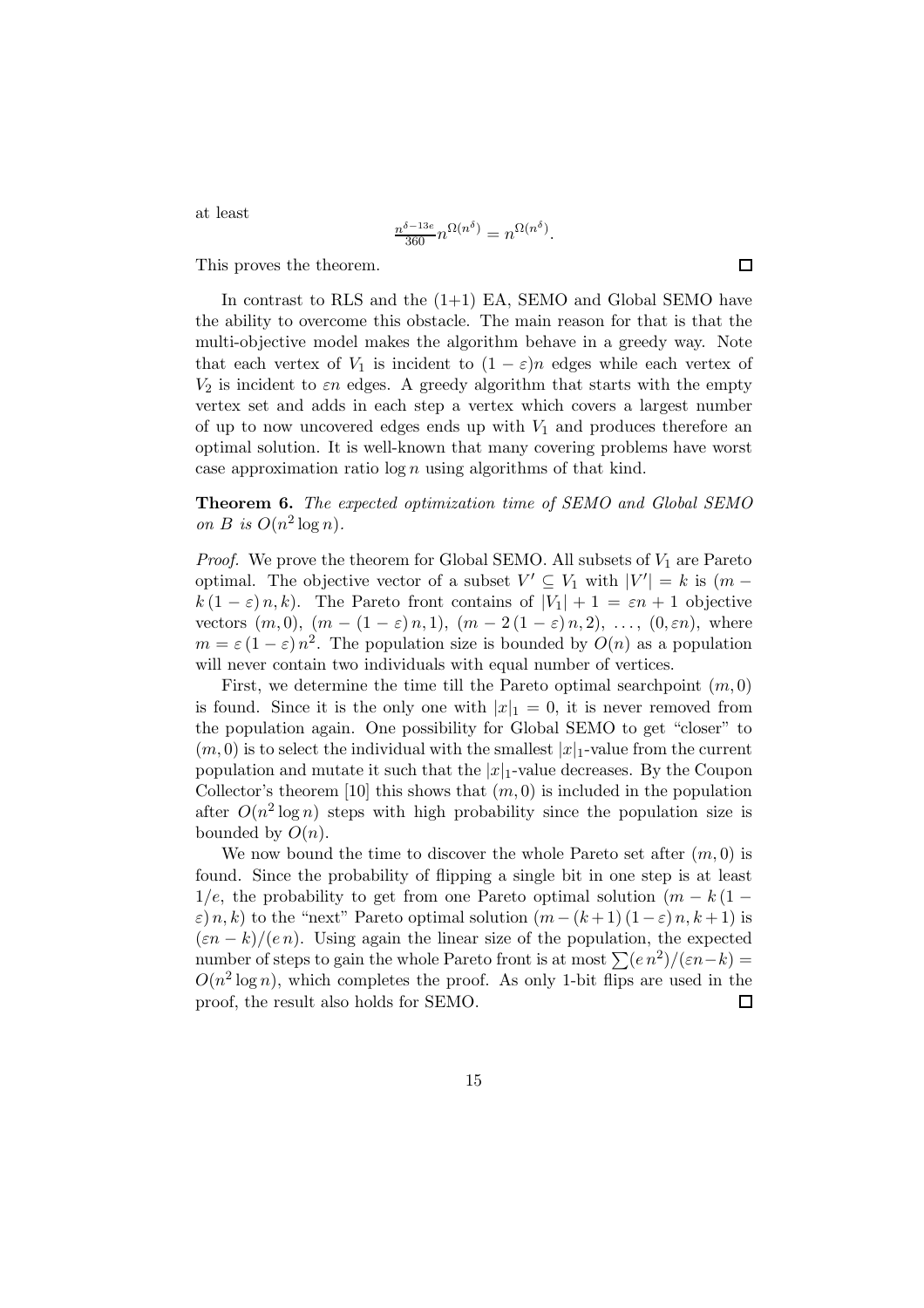## 4 The SetCover Problem

As a generalization of the VERTEXCOVER problem we consider the wellknown SetCover problem and examine the approximation ability of the multi-objective with the single-objective approach. Given a ground set  $S =$  $\{S_1, \ldots, S_m\}$  and a collection  $C_1, \ldots, C_n$  of subsets of S with corresponding positive costs  $c_1, \ldots, c_n$ . We denote by  $c_{\max} = \max_i c_i$  the maximum cost of a subset for a given instance. The goal is to find a minimum-cost selection  $C_{i_1}, \ldots, C_{i_k}, 1 \leq i_j \leq n$  and  $1 \leq j \leq k$ , of subsets such that all elements of  $S$  are covered. The SETCOVER problem can not be approximation better than by a factor  $log n$  unless certain assumptions from complexity theory do not hold. It is well known that simple greedy algorithms achieve a worstcase approximation ratio of  $O(\log n)$ . In the following, we want to strengthen our claim that a multi-objective model might be superior to a corresponding single-objective approach as it has the ability to simulate a greedy approach.

Considering the algorithms introduced in Section 2 a search point  $x \in$  $\{0,1\}^n$  encodes a selection of subsets.  $p(x) = \sum_{i=1}^n c_i x_i$  measures the total cost of the selection and  $u(x)$  denotes the number of elements of S that are uncovered. Considering RLS and the  $(1+1)$  EA for the SETCOVER problem. the fitness of a search point x is given by the vector  $f(x) = (u(x), p(x))$ which should be minimized with respect to the lexicographic order. In our multi-objective setting, we would like to minimize  $u(x)$  and  $p(x)$  at the same time.

We start by showing the RLS and the  $(1+1)$  EA are not able to compute solutions that achieve more than a trivial approximation ratio. This is done by generalizing our negative results for the single-objective approach of the previous section to the SETCOVER problem. The VERTEXCOVER problem for a given graph  $G = (V, E)$  is a special SETCOVER problem where  $S = E$ and  $C_i$  denotes the set of edges incident to vertex  $v_i$  and  $c_i = 1$  for  $i \in$  $\{1,\ldots,n\}.$ 

We consider a generalization of the graph  $B$  given in the previous section to the SET COVER problem and show that the approximation ratio achievable by the single-objective algorithms can be unbounded.

The idea is to consider subsets  $C_i$ ,  $1 \leq i \leq n$ , that correspond to the set of edges incident to the different vertices of  $B$  and assign large costs to subsets corresponding to vertices in  $V_2$  and small costs corresponding to vertices in  $V_1$ . We make this precise and denote our class of instance by  $C^*$ .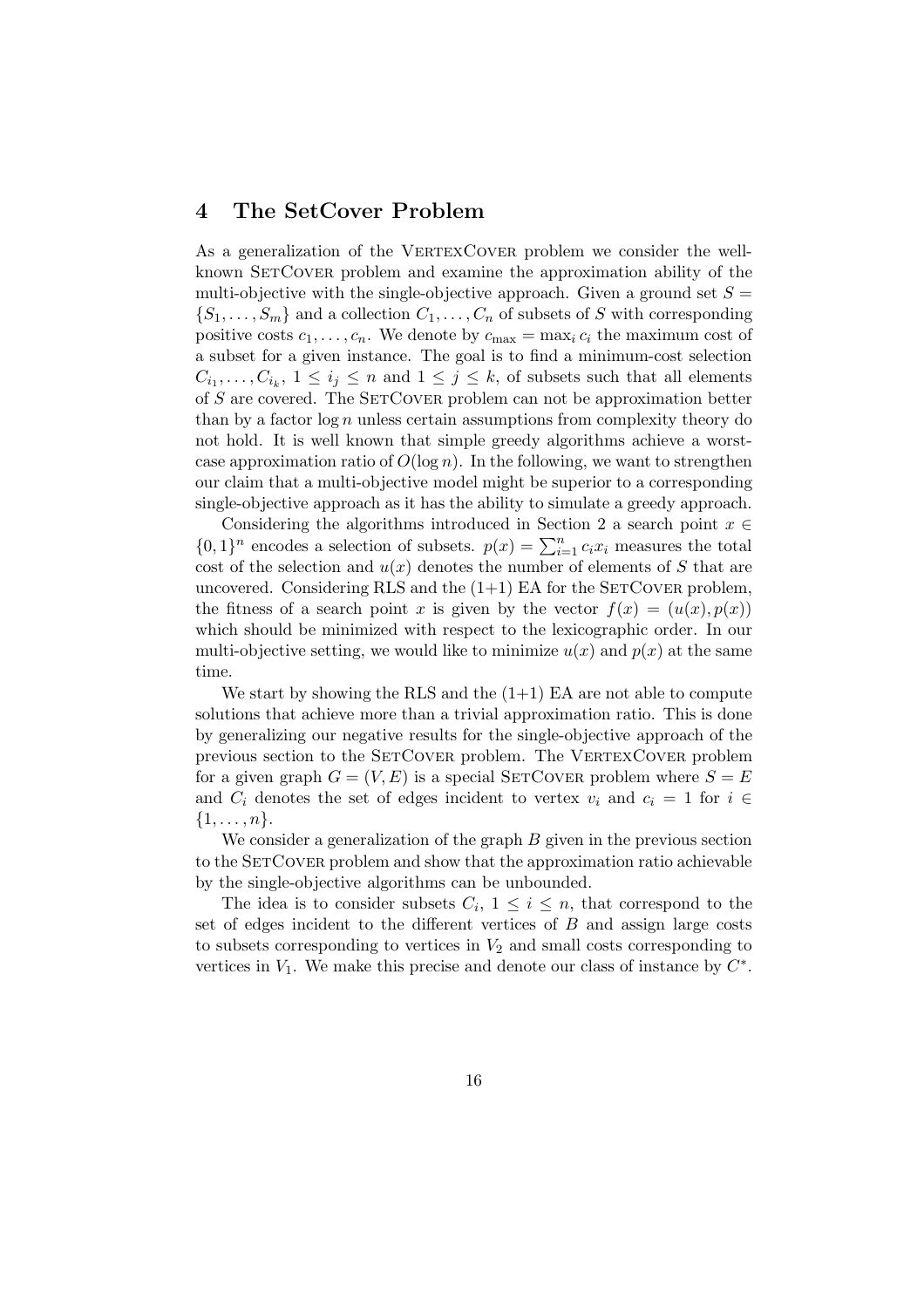$$
S = \{\{v_1, v_{\varepsilon n+1}\}, \dots, \{v_1, v_n\},\
$$

$$
\{v_2, v_{\varepsilon n+1}\}, \dots, \{v_2, v_n\},\
$$

$$
\dots
$$

$$
\{v_{\varepsilon n}, v_{\varepsilon n+1}\}, \dots, \{v_{\varepsilon n}, v_n\}\}
$$

be the ground set,

$$
C_i = \{ \{v_i, v_{\varepsilon n+1}\}, \ldots, \{v_i, v_n\} \}
$$

with  $c_i = 1, 1 \leq i \leq \varepsilon n$ , and

$$
C_k = \{\{v_k, v_1\}, \ldots, \{v_k, v_{\varepsilon n}\}\}\
$$

with  $c_k = c_{\text{max}}$ ,  $\varepsilon n + 1 \le k \le n$ , be the subsets with associated costs, where  $c_{\text{max}}$  is a large value (e.g.  $c_{\text{max}} = 2^n$ ).

Theorem 4 can be generalized to the  $C^*$  in the following way using the same proof ideas.

**Theorem 7.** With probability  $\varepsilon$ , RLS cannot obtain an approximation better than a factor  $((1 - \varepsilon)c_{\text{max}})/\varepsilon$  for  $C^*$  within a finite number of steps. In particular, the expected time to produce an approximation better than a factor  $((1 - \varepsilon)c_{\text{max}})/\varepsilon$  on  $C^*$  is infinite.

In a similar way, we can adapt Theorem 5 to the instance  $C^*$  of the SETCOVER problem.

**Theorem 8.** Let  $\delta > 0$  be a constant and  $n^{\delta-1} \leq \varepsilon < 1/2$ . The expected optimization time of the (1+1) EA on  $C^*$  (with  $|V_1| = \varepsilon n$  and  $|V_2| = (1-\varepsilon)n$ ) is exponential. In particular, the expected time to produce an approximation better than a factor  $((1 - \varepsilon)c_{\text{max}})/\varepsilon$  is exponential.

Theorem 7 and 8 show that the approximation quality achievable in expected polynomial time can be made arbitrarily bad as long as  $c_{\text{max}}$  grows. We therefore say that RLS and the  $(1+1)$  EA have a worst case approximation ratio obtainable in expected polynomial time for the SETCOVER problem that is unbounded.

In contrast to this we show that the expected optimization time of SEMO and Global SEMO on  $C^*$  is polynomial. The following properties hold for the multi-objective model of the SETCOVER problem. The all-zeros string is Pareto-optimal since it covers no elements at zero cost. Moreover, any population of the multi-objective algorithms, which is a set of mutually non-dominating search points, can have at most m elements.

Let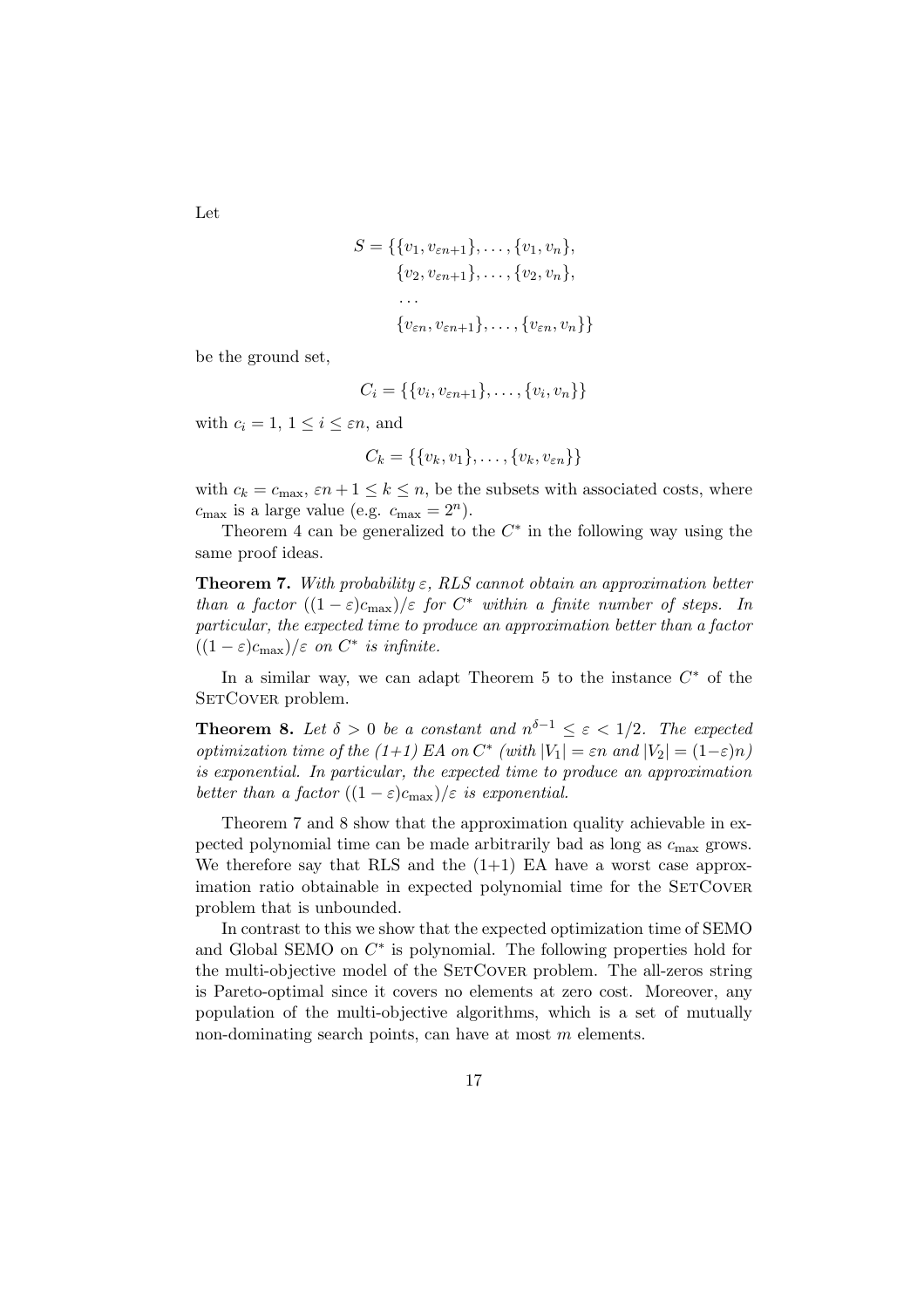Theorem 9. The expected optimization time of SEMO and Global SEMO on  $C^*$  is  $O(mn(\log c_{max} + \log n)).$ 

Proof. To prove the theorem we generalize some ideas already used in the proof of Theorem 6. The Pareto front consists of the objective vectors  $(m, 0), (m-(1-\varepsilon)n, 1), (m-2(1-\varepsilon)n, 2), (0, \varepsilon n)$  and a solution corresponding to the objective vector  $(m - i(1 - \varepsilon)n, i)$ ,  $1 \leq i \leq \varepsilon n$ , chooses exactly i subsets from the set  $\{C_1, \ldots, C_{\varepsilon n}\}$  of subsets with costs 1. We first consider the time the search point  $0^n$  with Pareto optimal objective vector  $(m, 0)$  has been included into the population.

To estimate this time, we consider the expected multiplicative decrease of the minimum  $p$ -value for the current population. The probability of choosing an individual with minimum  $p$ -value among all individuals in the population is at least  $1/m$  as the population size is bounded above by m. Since flipping a single bit decreases the p-value by an expected factor of  $1 - 1/(en)$  or better, the expected time until the all-zeros string is reached is bounded above by  $O(mn(\log c_{\max} + \log n)).$ 

After having obtained a Pareto optimal solution  $x$  with objective vector  $(m - k(1 - \varepsilon)n, k), 0 \leq k < \varepsilon n$  there are  $\varepsilon n - k$  subsets of costs 1 that can be chosen to obtain a Pareto-optimal solution whose objective vector is  $(m - k(1 - \varepsilon)n, k)$ . Taking into account the upper bound on the population size as well as flipping one of the desired bits in  $x$ , the probability that such a step happens in the next iteration is at least  $\frac{\varepsilon n-k}{\varepsilon nm}$ . Hence, the expected time to obtain for the "next" Pareto optimal objective vector a corresponding solution is upper bounded by  $O((mn)/(\varepsilon n - k))$ . Summing up over the different values of  $k$  a solution for each Pareto optimal objective vector has been produced after an expected number of  $O(mn \log n)$  steps under the condition that the search point  $0<sup>n</sup>$  has been obtained before, which completes the proof.  $\Box$ 

Up to now, we have pointed out classes of problems where the multiobjective approach achieves better approximations than the single-objective one. We have also shown, that the single-objective algorithms can not achieve a better than non-trivial approximation ratio within an expected polynomial number of steps. In contrast to this we point out in the following that the multi-objective model leads to good approximations within an expected polynomial number of steps. Here, we are in particular interested in the expected number of steps until a solution x with  $u(x) = 0$  has been produced that is a good approximation of an optimal one.

We will show that SEMO and Global SEMO are able to efficiently find approximate solutions to arbitrary instances of the NP-hard SETCOVER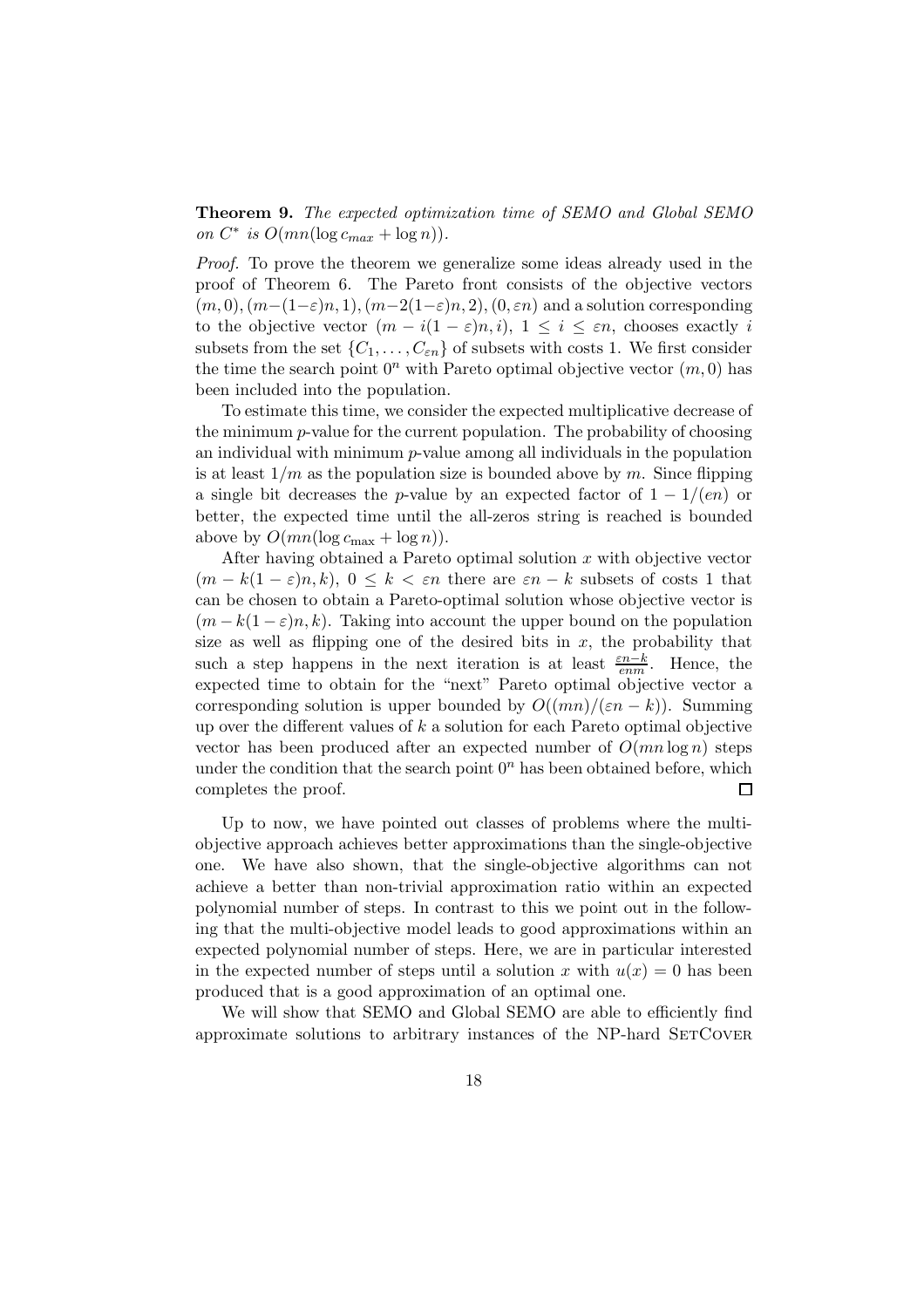problem. The approximation quality is, up to a constant factor, the best we can hope for in polynomial time for arbitrary instances.

**Theorem 10.** For any instance of the SETCOVER problem and any initial search point, SEMO and Global SEMO find an  $O(\log m)$ -approximate solution in an expected number of  $O(m^2n + mn(\log n + \log c_{\max}))$  steps.

Proof. The proof idea is to show that SEMO is able to proceed along the lines of the greedy algorithm for SETCOVER [14]. Let  $H_m := \sum_{i=1}^m 1/i$ be the m-th Harmonic number and  $R_k := H_m - H_{m-k}$ ,  $0 \leq k \leq m$ , the sum of the last k terms of  $H_m$ . While the greedy algorithm is able to find  $H_m$ -approximate solutions, SEMO creates  $R_k$ -approximate solutions that cover  $k$  elements for increasing values of  $k$ , i.e., it arrives at intermediate solutions that are at least as good as in the greedy algorithm. The expected time until the all-zeros string is reached is bounded above by  $O(mn(\log c_{\max} + \log n))$  using the same ideas as in the proof of Theorem 9.

Let OPT be the cost of an optimal solution. Let  $c(x) = m - u(x)$  be the number of elements of S covered in a solution x. The remainder of the proof studies the so-called potential of the current population, which measures the largest k such that there is an individual x in the population where  $c(x) = k$ and  $|x|_1 \leq R_k$ . OPT. The potential is well defined since now the all-zeros string is always in the population.

It is easy to see that the potential cannot decrease. We examine the expected time until the potential increases at least by 1. To this end, we apply the analysis of the greedy algorithm by [14] and use the notion of costeffectiveness of a set, defined at the cost of the set divided by the number of newly covered elements. If there are  $n - k$  elements left to cover and we add the most cost-effective set to cover some of these, all newly covered elements are covered at relative cost of at most  $\text{OPT}/(n-k)$ . Hence, if the cost of the selection was bounded above by  $R_k \cdot \text{OPT}$  before and  $k' \geq k+1$ elements are covered after the step, the cost is at most  $R_{k'}$  OPT afterwards. The probability of choosing an individual that defines the current potential is bounded below by  $1/m$ . The probability of adding a most cost-effective set is bounded below by  $1/(en)$  as it suffices to flip a certain bit. Since the potential can increase at most m times, the expected time is  $O(m^2n)$ until an  $R_m$ -optimal, i.e.,  $H_m$ -optimal, individual covering all elements is created.  $\Box$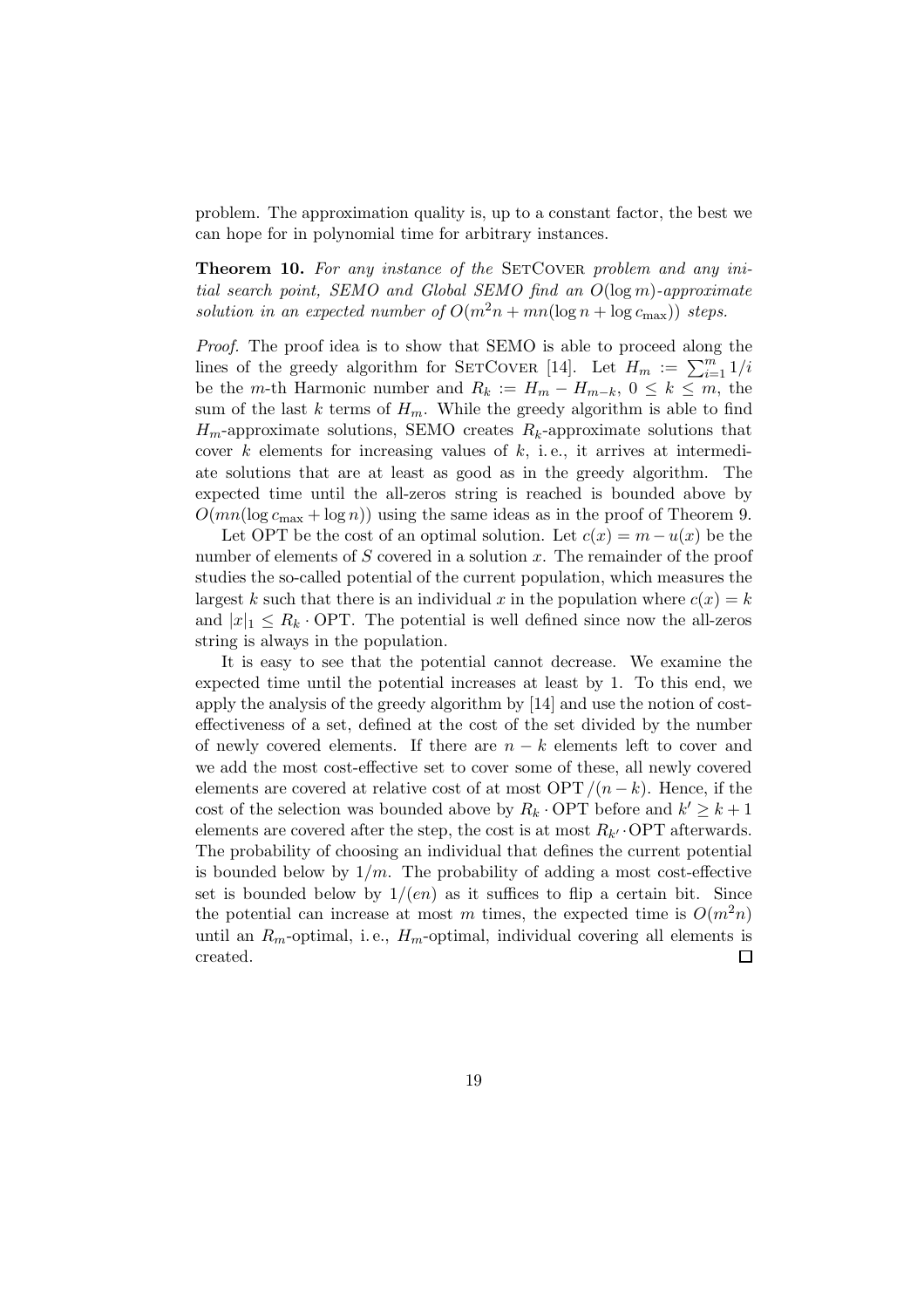## 5 Conclusions

The general purpose of randomized search heuristics is to compute good approximations within a small amount of time. In contrast to many experimental results, only a few theoretical investigations have been carried out up to now. We have investigated the approximation ability of randomized search heuristics for the important class of covering problems. Comparing single-objective and multi-objective models our results show that the multiobjective model leads to a better approximation ability of randomized search heuristics. The main reason for this is that the multi-objective approach has the ability to act in a greedy way. In the case of the VERTEXCOVER problem we have pointed out situations where this can make a difference between obtaining optimal solutions and the inapproximability within an expected polynomial number of steps. For the SETCOVER problem we have shown that randomized search heuristics using a multi-objective model are able to compute a factor  $O(\log n)$ -approximation which is best possible while the use of a single-objective one has a worst case approximation ratio within an expected polynomial number of steps that is unbounded.

## References

- [1] T. H. Cormen, C. E. Leiserson, R. L. Rivest, and C. Stein. Introduction to Algorithms. MIT Press, 2. edition, 2001.
- [2] R. Diestel. Graph Theory. Springer, 3rd edition, 2005.
- [3] S. Droste, T. Jansen, and I. Wegener. On the analysis of the  $(1+1)$ evolutionary algorithm. Theor. Comput. Sci., 276:51-81, 2002.
- [4] O. Giel. Expected runtimes of a simple multi-objective evolutionary algorithm. In Proc. of CEC 2003, IEEE Press, pages 1918–1925, 2003.
- [5] O. Giel and I. Wegener. Evolutionary algorithms and the maximum matching problem. In Proc. of STACS 2003, volume 2607 of LNCS, pages 415–426, 2003.
- [6] O. Glaser. Evolutionary algorithms and the vertex cover problem (in german). Department of Computer Science, University of Kiel, 2005.
- [7] J. He, X. Yao, and J. Li. A comparative study of three evolutionary algorithms incorporating different amounts of domain knowledge